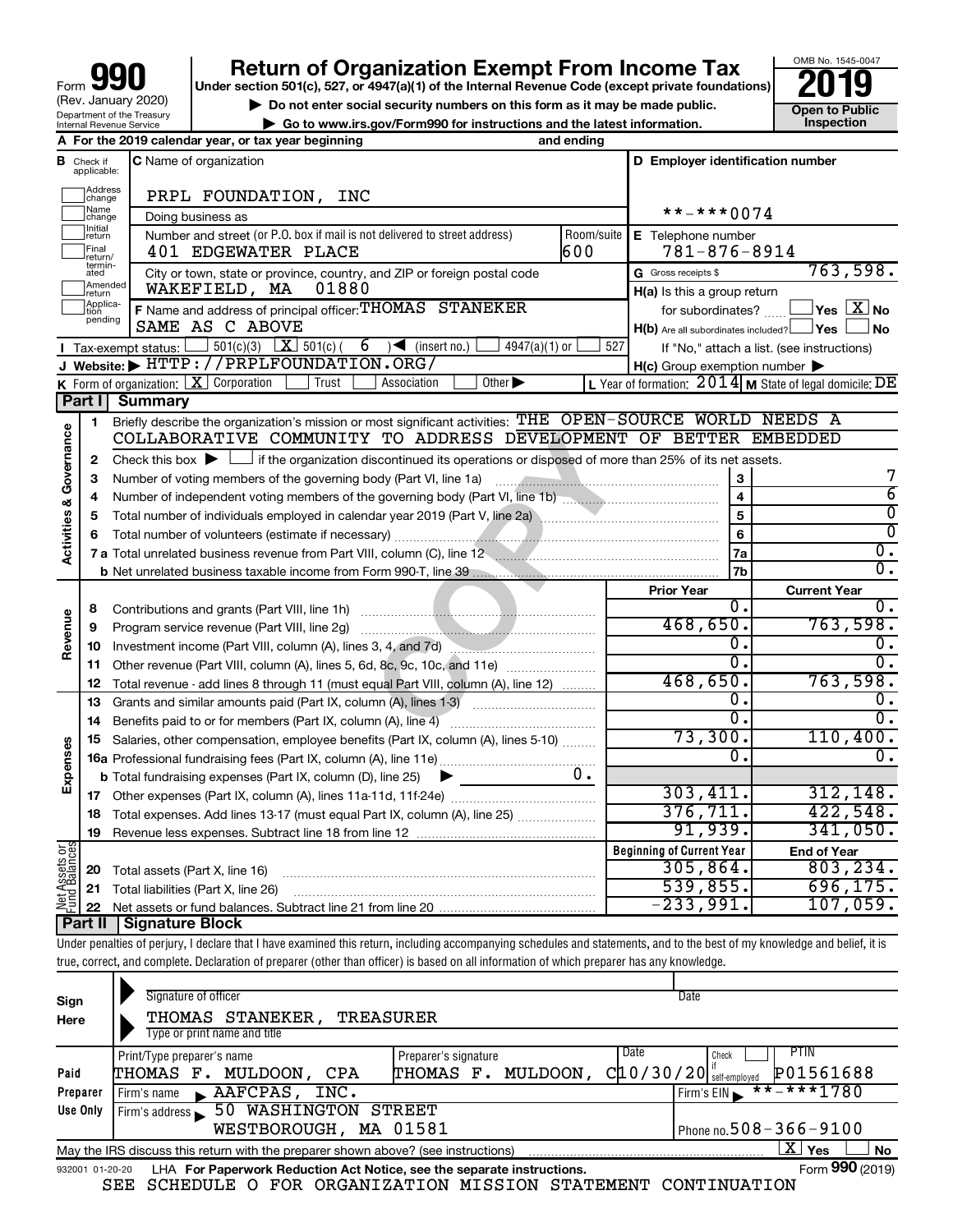|  | Form 990 (2019) |  |
|--|-----------------|--|
|  |                 |  |

|              | Part III   Statement of Program Service Accomplishments                                                                                      |
|--------------|----------------------------------------------------------------------------------------------------------------------------------------------|
|              | $\sqrt{X}$                                                                                                                                   |
| 1.           | Briefly describe the organization's mission:                                                                                                 |
|              | SEE SCHEDULE O                                                                                                                               |
|              |                                                                                                                                              |
|              | THE MISSION OF THE FOUNDATION IS TO: (A) DEVELOP, SUPPORT AND PROMOTE                                                                        |
|              | AN OPEN-SOURCE, COMMUNITY-DRIVEN CONSORTIUM WITH A FOCUS ON ENABLING                                                                         |
| $\mathbf{2}$ | Did the organization undertake any significant program services during the year which were not listed on the                                 |
|              | $\overline{\ }$ Yes $\overline{\rm \ }X$ No<br>prior Form 990 or 990-EZ?                                                                     |
|              | If "Yes." describe these new services on Schedule O.                                                                                         |
| 3            | $\sqrt{}$ Yes $\sqrt{X}$ No<br>Did the organization cease conducting, or make significant changes in how it conducts, any program services?  |
|              | If "Yes," describe these changes on Schedule O.                                                                                              |
| 4            | Describe the organization's program service accomplishments for each of its three largest program services, as measured by expenses.         |
|              | Section 501(c)(3) and 501(c)(4) organizations are required to report the amount of grants and allocations to others, the total expenses, and |
|              | revenue, if any, for each program service reported.                                                                                          |
| 4a           | ) (Revenue \$<br>(Code:<br>) (Expenses \$<br>including grants of \$                                                                          |
|              | (A) DEVELOP, SUPPORT AND PROMOTE<br>THE MISSION OF THE FOUNDATION IS TO:                                                                     |
|              | AN OPEN-SOURCE, COMMUNITY-DRIVEN CONSORTIUM WITH A FOCUS ON ENABLING                                                                         |
|              | THE SECURITY AND INTEROPERABILITY OF EMBEDDED DEVICES FOR THE INTERNET                                                                       |
|              | OF THINGS (IOT) AND SMART SOCIETY OF THE FUTURE; AND (B) UNDERTAKE                                                                           |
|              | OTHER ACTIVITIES AS APPROPRIATE TO FURTHER THE PURPOSES AND ACHIEVE THE                                                                      |
|              | GOALS SET FORTH ABOVE.                                                                                                                       |
|              |                                                                                                                                              |
|              | HISTORICALLY, THE PRPL FOUNDATION DEVELOPED AROUND THE MIPS ECOSYSTEM;                                                                       |
|              | IT NOW HAS EVOLVED TO BE INSTRUCTION SET-NEUTRAL IN ITS APPROACH.<br>THE                                                                     |
|              | MISSION OF THE FOUNDATION MAY ONLY BE AMENDED BY A UNANIMOUS VOTE OF                                                                         |
|              | ALL OF PLATINUM DIRECTORS.                                                                                                                   |
|              |                                                                                                                                              |
| 4b           | (Code: ) (Expenses \$<br>including grants of \$<br>$($ Revenue \$                                                                            |
|              |                                                                                                                                              |
|              |                                                                                                                                              |
|              |                                                                                                                                              |
|              |                                                                                                                                              |
|              |                                                                                                                                              |
|              |                                                                                                                                              |
|              |                                                                                                                                              |
|              |                                                                                                                                              |
|              |                                                                                                                                              |
|              |                                                                                                                                              |
|              |                                                                                                                                              |
|              |                                                                                                                                              |
| 4с           | (Code: ) (Expenses \$<br>$\angle$ (Revenue \$<br>including grants of $$$                                                                     |
|              |                                                                                                                                              |
|              |                                                                                                                                              |
|              |                                                                                                                                              |
|              |                                                                                                                                              |
|              |                                                                                                                                              |
|              |                                                                                                                                              |
|              |                                                                                                                                              |
|              |                                                                                                                                              |
|              |                                                                                                                                              |
|              |                                                                                                                                              |
|              |                                                                                                                                              |
|              |                                                                                                                                              |
|              |                                                                                                                                              |
| 4d           | Other program services (Describe on Schedule O.)                                                                                             |
|              | (Revenue \$<br>(Expenses \$<br>including grants of \$                                                                                        |

**4e** Total program service expenses |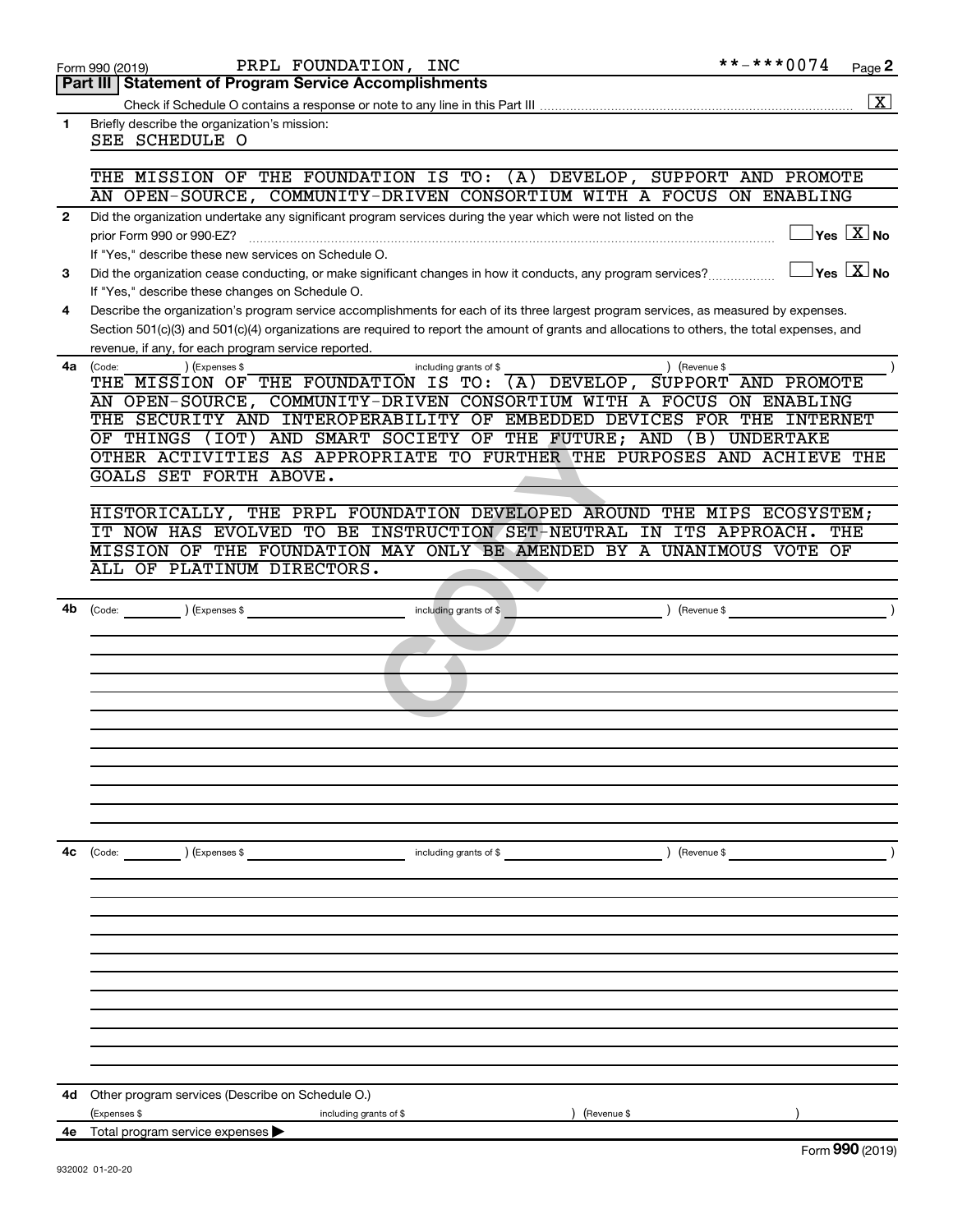| Form 990 (2019) |                                                | PRPL FOUNDAT |
|-----------------|------------------------------------------------|--------------|
|                 | <b>Part IV Checklist of Required Schedules</b> |              |

Form 990 (2019) PRPL FOUNDATION, INC \*\*-\*\*\*0074 <sub>Page</sub>

|    |                                                                                                                                                    |                 | Yes | No                      |
|----|----------------------------------------------------------------------------------------------------------------------------------------------------|-----------------|-----|-------------------------|
| 1. | Is the organization described in section 501(c)(3) or 4947(a)(1) (other than a private foundation)?<br>If "Yes," complete Schedule A               | 1               |     | x                       |
| 2  |                                                                                                                                                    | $\mathbf{2}$    |     | X                       |
| 3  | Did the organization engage in direct or indirect political campaign activities on behalf of or in opposition to candidates for                    |                 |     |                         |
|    | public office? If "Yes," complete Schedule C, Part I                                                                                               | 3               |     | x                       |
| 4  | Section 501(c)(3) organizations. Did the organization engage in lobbying activities, or have a section 501(h) election in effect                   | 4               |     |                         |
| 5  | Is the organization a section 501(c)(4), 501(c)(5), or 501(c)(6) organization that receives membership dues, assessments, or                       |                 |     |                         |
|    | Did the organization maintain any donor advised funds or any similar funds or accounts for which donors have the right to                          | 5               | х   |                         |
| 6  | provide advice on the distribution or investment of amounts in such funds or accounts? If "Yes," complete Schedule D, Part I                       | 6               |     | x.                      |
| 7  | Did the organization receive or hold a conservation easement, including easements to preserve open space,                                          | 7               |     | x                       |
| 8  | Did the organization maintain collections of works of art, historical treasures, or other similar assets? If "Yes," complete                       |                 |     |                         |
|    |                                                                                                                                                    | 8               |     | x                       |
| 9  | Did the organization report an amount in Part X, line 21, for escrow or custodial account liability, serve as a custodian for                      |                 |     |                         |
|    | amounts not listed in Part X; or provide credit counseling, debt management, credit repair, or debt negotiation services?                          | 9               |     | x                       |
| 10 | Did the organization, directly or through a related organization, hold assets in donor-restricted endowments                                       |                 |     |                         |
|    |                                                                                                                                                    | 10              |     | x                       |
| 11 | If the organization's answer to any of the following questions is "Yes," then complete Schedule D, Parts VI, VII, VIII, IX, or X<br>as applicable. |                 |     |                         |
|    | a Did the organization report an amount for land, buildings, and equipment in Part X, line 10? If "Yes," complete Schedule D,<br>Part VI           | 11a             |     | x                       |
|    | <b>b</b> Did the organization report an amount for investments - other securities in Part X, line 12, that is 5% or more of its total              |                 |     | x                       |
|    | c Did the organization report an amount for investments - program related in Part X, line 13, that is 5% or more of its total                      | 11b             |     |                         |
|    |                                                                                                                                                    | 11c             |     | x                       |
|    | d Did the organization report an amount for other assets in Part X, line 15, that is 5% or more of its total assets reported in                    |                 |     |                         |
|    |                                                                                                                                                    | 11d             |     | х                       |
|    |                                                                                                                                                    | 11c             |     | $\overline{\text{X}}$   |
| f  | Did the organization's separate or consolidated financial statements for the tax year include a footnote that addresses                            |                 |     |                         |
|    | the organization's liability for uncertain tax positions under FIN 48 (ASC 740)? If "Yes," complete Schedule D, Part X                             | 11f             |     | x                       |
|    | 12a Did the organization obtain separate, independent audited financial statements for the tax year? If "Yes," complete                            | 12a             |     | x                       |
|    | <b>b</b> Was the organization included in consolidated, independent audited financial statements for the tax year?                                 |                 |     |                         |
|    | If "Yes." and if the organization answered "No" to line 12a, then completing Schedule D. Parts XI and XII is optional                              | 12 <sub>b</sub> |     | х                       |
| 13 | Is the organization a school described in section 170(b)(1)(A)(ii)? If "Yes," complete Schedule E [[[[[[[[[[[[                                     | 13              |     | $\overline{\textbf{x}}$ |
|    |                                                                                                                                                    | 14a             |     | x                       |
|    | <b>b</b> Did the organization have aggregate revenues or expenses of more than \$10,000 from grantmaking, fundraising, business,                   |                 |     |                         |
|    | investment, and program service activities outside the United States, or aggregate foreign investments valued at \$100,000                         | 14b             |     | x                       |
| 15 | Did the organization report on Part IX, column (A), line 3, more than \$5,000 of grants or other assistance to or for any                          | 15              |     | х                       |
| 16 | Did the organization report on Part IX, column (A), line 3, more than \$5,000 of aggregate grants or other assistance to                           |                 |     |                         |
|    |                                                                                                                                                    | 16              |     | х                       |
| 17 | Did the organization report a total of more than \$15,000 of expenses for professional fundraising services on Part IX,                            |                 |     | х                       |
| 18 | Did the organization report more than \$15,000 total of fundraising event gross income and contributions on Part VIII, lines                       | 17              |     |                         |
|    |                                                                                                                                                    | 18              |     | x                       |
| 19 | Did the organization report more than \$15,000 of gross income from gaming activities on Part VIII, line 9a? If "Yes,"                             |                 |     |                         |
|    |                                                                                                                                                    | 19              |     | х                       |
|    |                                                                                                                                                    | <b>20a</b>      |     | x                       |
|    |                                                                                                                                                    | 20 <sub>b</sub> |     |                         |
| 21 | Did the organization report more than \$5,000 of grants or other assistance to any domestic organization or                                        |                 |     |                         |
|    |                                                                                                                                                    | 21              |     | x                       |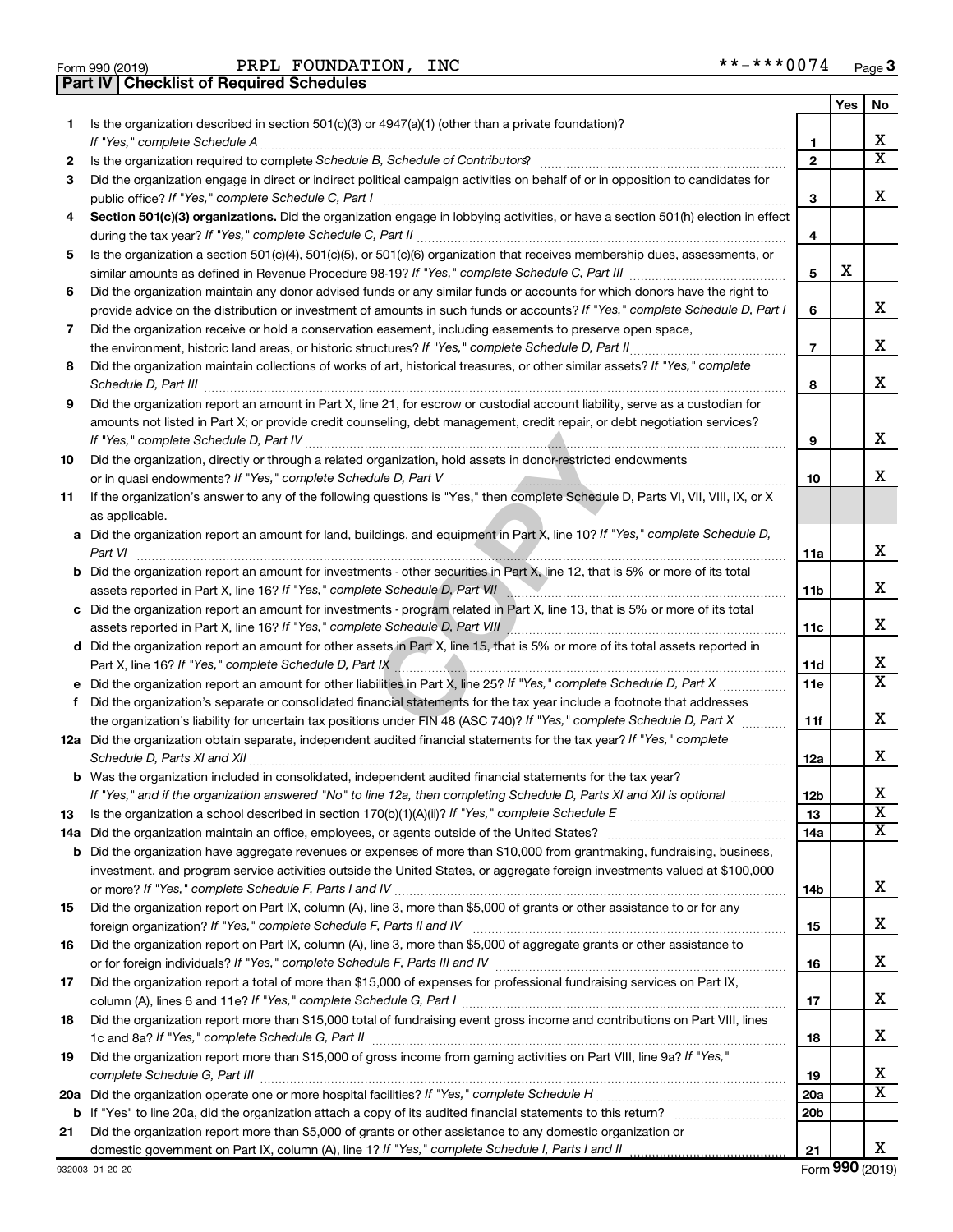|  | Form 990 (2019) |  |
|--|-----------------|--|
|  |                 |  |

Form 990 (2019) PRPL FOUNDATION, INC \*\*-\*\*\*0074 <sub>Page</sub>

*(continued)* **Part IV Checklist of Required Schedules**

|        |                                                                                                                                                                                                                                                            |                 | Yes        | No                      |
|--------|------------------------------------------------------------------------------------------------------------------------------------------------------------------------------------------------------------------------------------------------------------|-----------------|------------|-------------------------|
| 22     | Did the organization report more than \$5,000 of grants or other assistance to or for domestic individuals on                                                                                                                                              |                 |            |                         |
|        |                                                                                                                                                                                                                                                            | 22              |            | x                       |
| 23     | Did the organization answer "Yes" to Part VII, Section A, line 3, 4, or 5 about compensation of the organization's current                                                                                                                                 |                 |            |                         |
|        | and former officers, directors, trustees, key employees, and highest compensated employees? If "Yes," complete                                                                                                                                             |                 |            |                         |
|        | Schedule J                                                                                                                                                                                                                                                 | 23              |            | x                       |
|        | 24a Did the organization have a tax-exempt bond issue with an outstanding principal amount of more than \$100,000 as of the                                                                                                                                |                 |            |                         |
|        | last day of the year, that was issued after December 31, 2002? If "Yes," answer lines 24b through 24d and complete                                                                                                                                         |                 |            | x                       |
|        |                                                                                                                                                                                                                                                            | 24a             |            |                         |
|        |                                                                                                                                                                                                                                                            | 24 <sub>b</sub> |            |                         |
|        | c Did the organization maintain an escrow account other than a refunding escrow at any time during the year to defease                                                                                                                                     |                 |            |                         |
|        |                                                                                                                                                                                                                                                            | 24c             |            |                         |
|        |                                                                                                                                                                                                                                                            | 24d             |            |                         |
|        | 25a Section 501(c)(3), 501(c)(4), and 501(c)(29) organizations. Did the organization engage in an excess benefit                                                                                                                                           |                 |            |                         |
|        |                                                                                                                                                                                                                                                            | 25a             |            |                         |
|        | b Is the organization aware that it engaged in an excess benefit transaction with a disqualified person in a prior year, and                                                                                                                               |                 |            |                         |
|        | that the transaction has not been reported on any of the organization's prior Forms 990 or 990-EZ? If "Yes," complete                                                                                                                                      |                 |            |                         |
|        | Schedule L, Part I                                                                                                                                                                                                                                         | 25 <sub>b</sub> |            |                         |
| 26     | Did the organization report any amount on Part X, line 5 or 22, for receivables from or payables to any current                                                                                                                                            |                 |            |                         |
|        | or former officer, director, trustee, key employee, creator or founder, substantial contributor, or 35%                                                                                                                                                    | 26              |            | x                       |
| 27     |                                                                                                                                                                                                                                                            |                 |            |                         |
|        | Did the organization provide a grant or other assistance to any current or former officer, director, trustee, key employee,<br>creator or founder, substantial contributor or employee thereof, a grant selection committee member, or to a 35% controlled |                 |            |                         |
|        | entity (including an employee thereof) or family member of any of these persons? If "Yes," complete Schedule L, Part III                                                                                                                                   | 27              |            | х                       |
| 28     | Was the organization a party to a business transaction with one of the following parties (see Schedule L, Part IV                                                                                                                                          |                 |            |                         |
|        | instructions, for applicable filing thresholds, conditions, and exceptions):                                                                                                                                                                               |                 |            |                         |
| а      | A current or former officer, director, trustee, key employee, creator or founder, or substantial contributor? If                                                                                                                                           |                 |            |                         |
|        |                                                                                                                                                                                                                                                            | 28a             |            | x                       |
|        |                                                                                                                                                                                                                                                            | 28b             |            | $\overline{\mathtt{x}}$ |
|        | c A 35% controlled entity of one or more individuals and/or organizations described in lines 28a or 28b?If                                                                                                                                                 |                 |            |                         |
|        |                                                                                                                                                                                                                                                            | 28c             |            | X                       |
| 29     |                                                                                                                                                                                                                                                            | 29              |            | $\overline{\mathtt{x}}$ |
| 30     | Did the organization receive contributions of art, historical treasures, or other similar assets, or qualified conservation                                                                                                                                |                 |            |                         |
|        |                                                                                                                                                                                                                                                            | 30              |            | х                       |
| 31     | Did the organization liquidate, terminate, or dissolve and cease operations? If "Yes," complete Schedule N, Part I                                                                                                                                         | 31              |            | $\overline{\mathtt{x}}$ |
| 32     | Did the organization sell, exchange, dispose of, or transfer more than 25% of its net assets? If "Yes," complete                                                                                                                                           |                 |            |                         |
|        | Schedule N, Part II                                                                                                                                                                                                                                        | 32              |            | X                       |
| 33     | Did the organization own 100% of an entity disregarded as separate from the organization under Regulations                                                                                                                                                 |                 |            |                         |
|        |                                                                                                                                                                                                                                                            | 33              |            | X                       |
| 34     | Was the organization related to any tax-exempt or taxable entity? If "Yes," complete Schedule R, Part II, III, or IV, and                                                                                                                                  |                 |            |                         |
|        | Part V, line 1                                                                                                                                                                                                                                             | 34              |            | x                       |
|        | 35a Did the organization have a controlled entity within the meaning of section 512(b)(13)?                                                                                                                                                                | 35a             |            | $\overline{\mathtt{x}}$ |
|        | b If "Yes" to line 35a, did the organization receive any payment from or engage in any transaction with a controlled entity                                                                                                                                |                 |            |                         |
|        |                                                                                                                                                                                                                                                            | 35 <sub>b</sub> |            |                         |
| 36     | Section 501(c)(3) organizations. Did the organization make any transfers to an exempt non-charitable related organization?                                                                                                                                 |                 |            |                         |
|        |                                                                                                                                                                                                                                                            | 36              |            |                         |
| 37     | Did the organization conduct more than 5% of its activities through an entity that is not a related organization                                                                                                                                           |                 |            |                         |
|        |                                                                                                                                                                                                                                                            | 37              |            | x                       |
| 38     | Did the organization complete Schedule O and provide explanations in Schedule O for Part VI, lines 11b and 19?                                                                                                                                             |                 |            |                         |
|        |                                                                                                                                                                                                                                                            | 38              | X          |                         |
| Part V | <b>Statements Regarding Other IRS Filings and Tax Compliance</b>                                                                                                                                                                                           |                 |            |                         |
|        |                                                                                                                                                                                                                                                            |                 |            |                         |
|        |                                                                                                                                                                                                                                                            |                 | <b>Yes</b> | No                      |
|        | 1a                                                                                                                                                                                                                                                         |                 |            |                         |
|        | 1b                                                                                                                                                                                                                                                         |                 |            |                         |
|        | c Did the organization comply with backup withholding rules for reportable payments to vendors and reportable gaming                                                                                                                                       |                 |            |                         |
|        |                                                                                                                                                                                                                                                            | 1c              | х          |                         |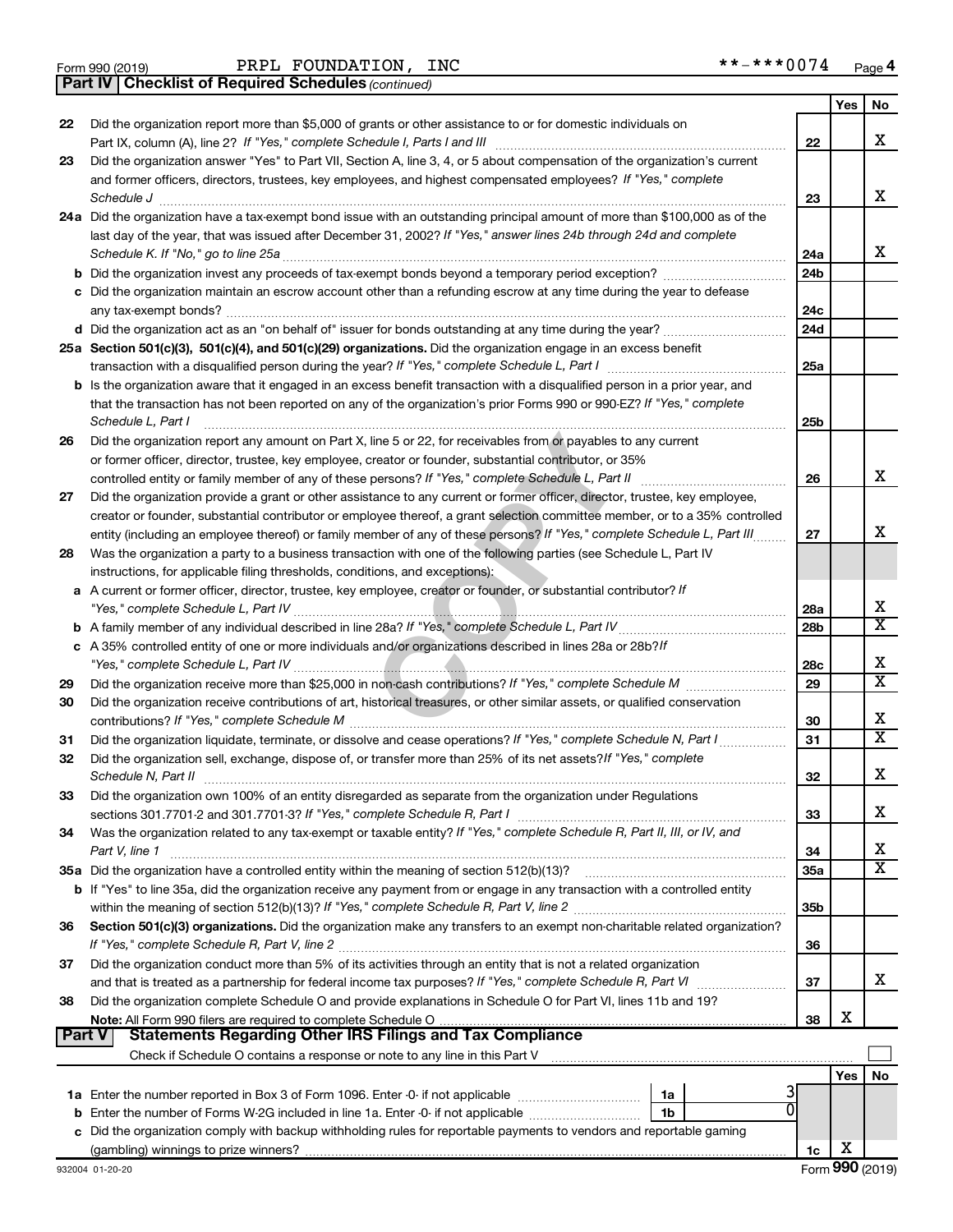|                                                                                                                                       | PRPL FOUNDATION, INC<br>Form 990 (2019)                                                                                                         |                        | **-***0074   |                |     | Page 5                |
|---------------------------------------------------------------------------------------------------------------------------------------|-------------------------------------------------------------------------------------------------------------------------------------------------|------------------------|--------------|----------------|-----|-----------------------|
| l Part V                                                                                                                              | Statements Regarding Other IRS Filings and Tax Compliance (continued)                                                                           |                        |              |                |     |                       |
|                                                                                                                                       |                                                                                                                                                 |                        |              |                | Yes | No                    |
|                                                                                                                                       | 2a Enter the number of employees reported on Form W-3, Transmittal of Wage and Tax Statements,                                                  |                        |              |                |     |                       |
|                                                                                                                                       | filed for the calendar year ending with or within the year covered by this return                                                               | 2a                     | <sup>0</sup> |                |     |                       |
|                                                                                                                                       | b If at least one is reported on line 2a, did the organization file all required federal employment tax returns?                                |                        |              | 2 <sub>b</sub> |     |                       |
|                                                                                                                                       |                                                                                                                                                 |                        |              |                |     |                       |
|                                                                                                                                       | 3a Did the organization have unrelated business gross income of \$1,000 or more during the year?                                                |                        |              | 3a             |     | х                     |
|                                                                                                                                       | <b>b</b> If "Yes," has it filed a Form 990-T for this year? If "No" to line 3b, provide an explanation on Schedule O                            |                        |              | 3 <sub>b</sub> |     |                       |
|                                                                                                                                       | 4a At any time during the calendar year, did the organization have an interest in, or a signature or other authority over, a                    |                        |              |                |     |                       |
|                                                                                                                                       | financial account in a foreign country (such as a bank account, securities account, or other financial account)?                                |                        |              | 4a             |     | х                     |
|                                                                                                                                       | <b>b</b> If "Yes," enter the name of the foreign country $\blacktriangleright$                                                                  |                        |              |                |     |                       |
|                                                                                                                                       | See instructions for filing requirements for FinCEN Form 114, Report of Foreign Bank and Financial Accounts (FBAR).                             |                        |              |                |     |                       |
|                                                                                                                                       |                                                                                                                                                 |                        |              | 5a             |     | х                     |
| b                                                                                                                                     |                                                                                                                                                 |                        |              | 5 <sub>b</sub> |     | x                     |
|                                                                                                                                       |                                                                                                                                                 |                        |              | 5 <sub>c</sub> |     |                       |
|                                                                                                                                       | 6a Does the organization have annual gross receipts that are normally greater than \$100,000, and did the organization solicit                  |                        |              |                |     |                       |
|                                                                                                                                       | any contributions that were not tax deductible as charitable contributions?                                                                     |                        |              | 6a             |     | х                     |
|                                                                                                                                       | <b>b</b> If "Yes," did the organization include with every solicitation an express statement that such contributions or gifts                   |                        |              |                |     |                       |
|                                                                                                                                       |                                                                                                                                                 |                        |              | 6b             |     |                       |
| 7                                                                                                                                     | Organizations that may receive deductible contributions under section 170(c).                                                                   |                        |              |                |     |                       |
| а                                                                                                                                     | Did the organization receive a payment in excess of \$75 made partly as a contribution and partly for goods and services provided to the payor? |                        |              | 7a             |     |                       |
| b                                                                                                                                     |                                                                                                                                                 |                        |              | 7b             |     |                       |
| c                                                                                                                                     | Did the organization sell, exchange, or otherwise dispose of tangible personal property for which it was required                               |                        |              |                |     |                       |
|                                                                                                                                       | to file Form 8282?                                                                                                                              |                        |              | 7c             |     |                       |
|                                                                                                                                       |                                                                                                                                                 | 7d                     |              |                |     |                       |
| е                                                                                                                                     | Did the organization receive any funds, directly or indirectly, to pay premiums on a personal benefit contract?                                 |                        |              | 7e             |     | х                     |
| Ť                                                                                                                                     |                                                                                                                                                 |                        |              | 7f             |     | $\overline{\text{X}}$ |
| If the organization received a contribution of qualified intellectual property, did the organization file Form 8899 as required?<br>g |                                                                                                                                                 |                        | 7g           |                |     |                       |
|                                                                                                                                       | h If the organization received a contribution of cars, boats, airplanes, or other vehicles, did the organization file a Form 1098-C?            |                        |              | 7h             |     |                       |
| 8                                                                                                                                     | Sponsoring organizations maintaining donor advised funds. Did a donor advised fund maintained by the                                            |                        |              |                |     |                       |
|                                                                                                                                       | sponsoring organization have excess business holdings at any time during the year?                                                              |                        |              | 8              |     |                       |
| 9                                                                                                                                     | Sponsoring organizations maintaining donor advised funds.                                                                                       |                        |              |                |     |                       |
| а                                                                                                                                     | Did the sponsoring organization make any taxable distributions under section 4966?                                                              |                        |              | <b>9a</b>      |     |                       |
| b                                                                                                                                     |                                                                                                                                                 |                        |              | 9b             |     |                       |
| 10                                                                                                                                    | Section 501(c)(7) organizations. Enter:                                                                                                         |                        |              |                |     |                       |
|                                                                                                                                       |                                                                                                                                                 | 10a                    |              |                |     |                       |
| b                                                                                                                                     | Gross receipts, included on Form 990, Part VIII, line 12, for public use of club facilities                                                     | 10b                    |              |                |     |                       |
| 11                                                                                                                                    | Section 501(c)(12) organizations. Enter:                                                                                                        |                        |              |                |     |                       |
| а                                                                                                                                     |                                                                                                                                                 | 11a                    |              |                |     |                       |
|                                                                                                                                       | b Gross income from other sources (Do not net amounts due or paid to other sources against                                                      |                        |              |                |     |                       |
|                                                                                                                                       |                                                                                                                                                 | 11b                    |              |                |     |                       |
|                                                                                                                                       | 12a Section 4947(a)(1) non-exempt charitable trusts. Is the organization filing Form 990 in lieu of Form 1041?                                  |                        |              | 12a            |     |                       |
|                                                                                                                                       | <b>b</b> If "Yes," enter the amount of tax-exempt interest received or accrued during the year                                                  | 12b                    |              |                |     |                       |
| 13                                                                                                                                    | Section 501(c)(29) qualified nonprofit health insurance issuers.                                                                                |                        |              |                |     |                       |
|                                                                                                                                       |                                                                                                                                                 |                        |              | 13a            |     |                       |
|                                                                                                                                       | Note: See the instructions for additional information the organization must report on Schedule O.                                               |                        |              |                |     |                       |
|                                                                                                                                       | <b>b</b> Enter the amount of reserves the organization is required to maintain by the states in which the                                       |                        |              |                |     |                       |
|                                                                                                                                       |                                                                                                                                                 | 13 <sub>b</sub><br>13c |              |                |     |                       |
|                                                                                                                                       |                                                                                                                                                 |                        |              |                |     | X                     |
|                                                                                                                                       | 14a Did the organization receive any payments for indoor tanning services during the tax year?                                                  |                        |              | 14a            |     |                       |
|                                                                                                                                       | Is the organization subject to the section 4960 tax on payment(s) of more than \$1,000,000 in remuneration or                                   |                        |              | 14b            |     |                       |
| 15                                                                                                                                    |                                                                                                                                                 |                        |              | 15             |     | х                     |
|                                                                                                                                       | If "Yes," see instructions and file Form 4720, Schedule N.                                                                                      |                        |              |                |     |                       |
| 16                                                                                                                                    | Is the organization an educational institution subject to the section 4968 excise tax on net investment income?                                 |                        |              | 16             |     | х                     |
|                                                                                                                                       | If "Yes," complete Form 4720, Schedule O.                                                                                                       |                        |              |                |     |                       |
|                                                                                                                                       |                                                                                                                                                 |                        |              |                |     |                       |

Form (2019) **990**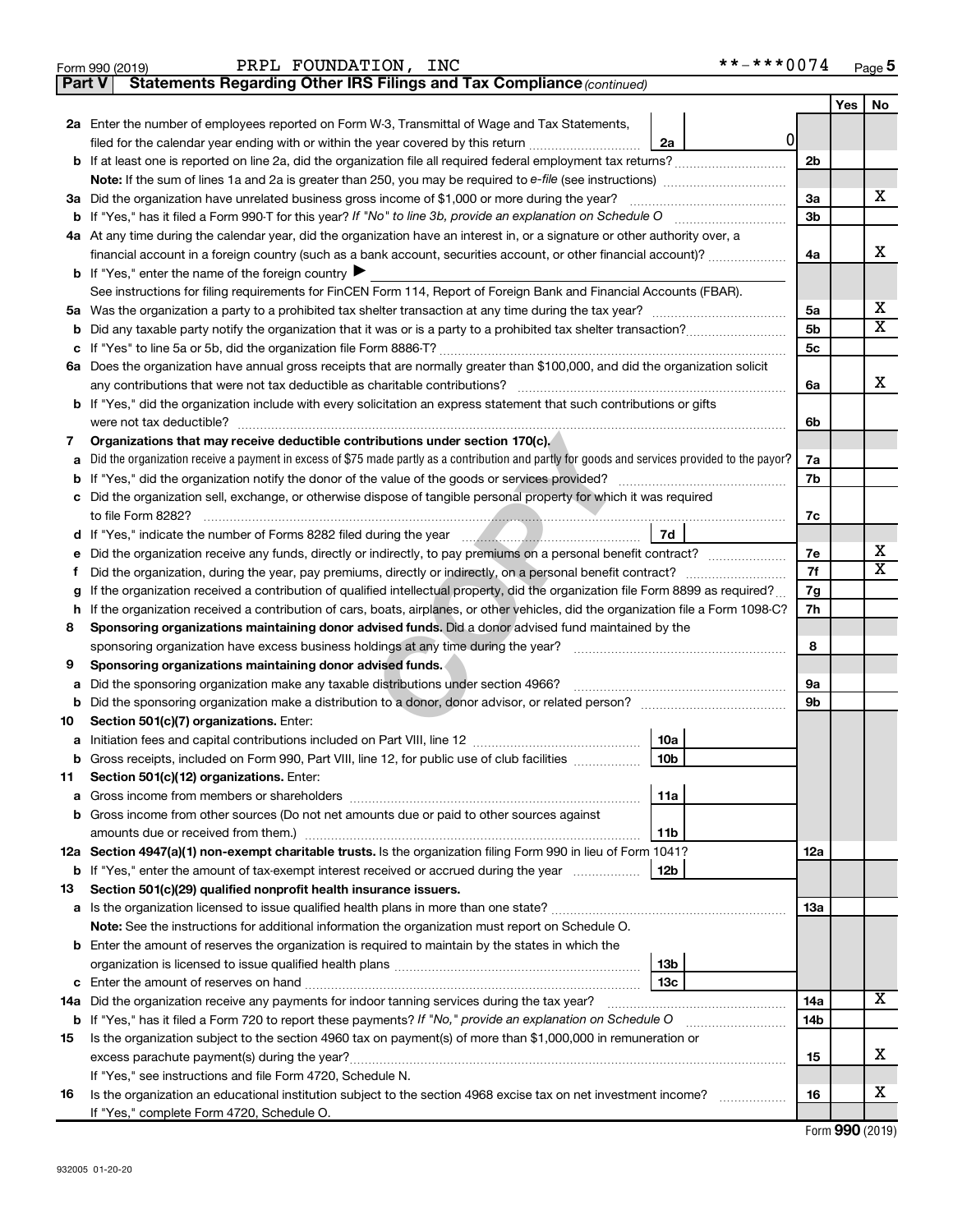### Form 990 (2019) PRPL FOUNDATION, INC \*\*-\*\*\*0074 <sub>Page</sub>

| ·*-***0074 | Page 6 |
|------------|--------|
|------------|--------|

**Part VI** Governance, Management, and Disclosure For each "Yes" response to lines 2 through 7b below, and for a "No" response *to line 8a, 8b, or 10b below, describe the circumstances, processes, or changes on Schedule O. See instructions.*

|                                                                                                                      |                                                                                                                                                                                                                                |                 |                         | $\mathbf{X}$            |  |  |  |  |
|----------------------------------------------------------------------------------------------------------------------|--------------------------------------------------------------------------------------------------------------------------------------------------------------------------------------------------------------------------------|-----------------|-------------------------|-------------------------|--|--|--|--|
|                                                                                                                      | Section A. Governing Body and Management                                                                                                                                                                                       |                 |                         |                         |  |  |  |  |
|                                                                                                                      |                                                                                                                                                                                                                                |                 | Yes                     | No                      |  |  |  |  |
|                                                                                                                      | <b>1a</b> Enter the number of voting members of the governing body at the end of the tax year<br>1a                                                                                                                            |                 |                         |                         |  |  |  |  |
|                                                                                                                      | If there are material differences in voting rights among members of the governing body, or if the governing                                                                                                                    |                 |                         |                         |  |  |  |  |
|                                                                                                                      | body delegated broad authority to an executive committee or similar committee, explain on Schedule O.                                                                                                                          |                 |                         |                         |  |  |  |  |
| b                                                                                                                    | 6<br>Enter the number of voting members included on line 1a, above, who are independent<br>1b                                                                                                                                  |                 |                         |                         |  |  |  |  |
| 2                                                                                                                    | Did any officer, director, trustee, or key employee have a family relationship or a business relationship with any other                                                                                                       |                 |                         |                         |  |  |  |  |
|                                                                                                                      | officer, director, trustee, or key employee?                                                                                                                                                                                   | $\mathbf{2}$    |                         | х                       |  |  |  |  |
| 3                                                                                                                    | Did the organization delegate control over management duties customarily performed by or under the direct supervision                                                                                                          |                 |                         |                         |  |  |  |  |
|                                                                                                                      |                                                                                                                                                                                                                                | 3               | х                       |                         |  |  |  |  |
| 4                                                                                                                    |                                                                                                                                                                                                                                | 4               |                         | Х                       |  |  |  |  |
| 5                                                                                                                    |                                                                                                                                                                                                                                | 5               |                         | $\overline{\textbf{x}}$ |  |  |  |  |
| Did the organization have members or stockholders?<br>6                                                              |                                                                                                                                                                                                                                |                 |                         |                         |  |  |  |  |
| Did the organization have members, stockholders, or other persons who had the power to elect or appoint one or<br>7a |                                                                                                                                                                                                                                |                 |                         |                         |  |  |  |  |
|                                                                                                                      |                                                                                                                                                                                                                                | 7a              | х                       |                         |  |  |  |  |
| b                                                                                                                    | Are any governance decisions of the organization reserved to (or subject to approval by) members, stockholders, or                                                                                                             |                 |                         |                         |  |  |  |  |
|                                                                                                                      | persons other than the governing body?                                                                                                                                                                                         | 7b              |                         | x                       |  |  |  |  |
| 8                                                                                                                    | Did the organization contemporaneously document the meetings held or written actions undertaken during the year by the following:                                                                                              |                 |                         |                         |  |  |  |  |
| а                                                                                                                    |                                                                                                                                                                                                                                | 8а              | х                       |                         |  |  |  |  |
| b                                                                                                                    | Each committee with authority to act on behalf of the governing body?                                                                                                                                                          | 8b              | $\overline{\mathbf{x}}$ |                         |  |  |  |  |
| 9                                                                                                                    | Is there any officer, director, trustee, or key employee listed in Part VII, Section A, who cannot be reached at the                                                                                                           |                 |                         |                         |  |  |  |  |
|                                                                                                                      |                                                                                                                                                                                                                                | 9               |                         | x                       |  |  |  |  |
|                                                                                                                      | Section B. Policies (This Section B requests information about policies not required by the Internal Revenue Code.)                                                                                                            |                 |                         |                         |  |  |  |  |
|                                                                                                                      |                                                                                                                                                                                                                                |                 | Yes                     | No                      |  |  |  |  |
|                                                                                                                      |                                                                                                                                                                                                                                | 10a             |                         | X.                      |  |  |  |  |
|                                                                                                                      | <b>b</b> If "Yes," did the organization have written policies and procedures governing the activities of such chapters, affiliates,                                                                                            |                 |                         |                         |  |  |  |  |
|                                                                                                                      |                                                                                                                                                                                                                                | 10b             |                         |                         |  |  |  |  |
|                                                                                                                      | 11a Has the organization provided a complete copy of this Form 990 to all members of its governing body before filing the form?                                                                                                | 11a             |                         | х                       |  |  |  |  |
| b                                                                                                                    | Describe in Schedule O the process, if any, used by the organization to review this Form 990.                                                                                                                                  |                 |                         |                         |  |  |  |  |
| 12a                                                                                                                  | Did the organization have a written conflict of interest policy? If "No," go to line 13                                                                                                                                        | 12a             |                         | x                       |  |  |  |  |
| b                                                                                                                    | Were officers, directors, or trustees, and key employees required to disclose annually interests that could give rise to conflicts?                                                                                            | 12 <sub>b</sub> |                         |                         |  |  |  |  |
| с                                                                                                                    | Did the organization regularly and consistently monitor and enforce compliance with the policy? If "Yes," describe                                                                                                             |                 |                         |                         |  |  |  |  |
|                                                                                                                      |                                                                                                                                                                                                                                | 12c             |                         |                         |  |  |  |  |
| 13                                                                                                                   | Did the organization have a written whistleblower policy?                                                                                                                                                                      | 13              |                         | х                       |  |  |  |  |
| 14                                                                                                                   |                                                                                                                                                                                                                                | 14              |                         | $\overline{\texttt{X}}$ |  |  |  |  |
| 15                                                                                                                   | Did the process for determining compensation of the following persons include a review and approval by independent                                                                                                             |                 |                         |                         |  |  |  |  |
|                                                                                                                      | persons, comparability data, and contemporaneous substantiation of the deliberation and decision?                                                                                                                              |                 |                         |                         |  |  |  |  |
|                                                                                                                      | The organization's CEO, Executive Director, or top management official manufactured content of the organization's CEO, Executive Director, or top management official manufactured content of the state of the state of the st | 15a             |                         | х                       |  |  |  |  |
|                                                                                                                      | Other officers or key employees of the organization                                                                                                                                                                            | 15 <sub>b</sub> |                         | $\overline{\texttt{x}}$ |  |  |  |  |
|                                                                                                                      | If "Yes" to line 15a or 15b, describe the process in Schedule O (see instructions).                                                                                                                                            |                 |                         |                         |  |  |  |  |
|                                                                                                                      | 16a Did the organization invest in, contribute assets to, or participate in a joint venture or similar arrangement with a                                                                                                      |                 |                         |                         |  |  |  |  |
|                                                                                                                      | taxable entity during the year?                                                                                                                                                                                                | 16a             |                         | x                       |  |  |  |  |
|                                                                                                                      | b If "Yes," did the organization follow a written policy or procedure requiring the organization to evaluate its participation                                                                                                 |                 |                         |                         |  |  |  |  |
|                                                                                                                      | in joint venture arrangements under applicable federal tax law, and take steps to safeguard the organization's                                                                                                                 |                 |                         |                         |  |  |  |  |
|                                                                                                                      | exempt status with respect to such arrangements?                                                                                                                                                                               | 16 <sub>b</sub> |                         |                         |  |  |  |  |
|                                                                                                                      | <b>Section C. Disclosure</b>                                                                                                                                                                                                   |                 |                         |                         |  |  |  |  |
| 17                                                                                                                   | <b>NONE</b><br>List the states with which a copy of this Form 990 is required to be filed >                                                                                                                                    |                 |                         |                         |  |  |  |  |
| 18                                                                                                                   | Section 6104 requires an organization to make its Forms 1023 (1024 or 1024-A, if applicable), 990, and 990-T (Section 501(c)(3)s only) available                                                                               |                 |                         |                         |  |  |  |  |
|                                                                                                                      | for public inspection. Indicate how you made these available. Check all that apply.                                                                                                                                            |                 |                         |                         |  |  |  |  |
|                                                                                                                      | $\lfloor x \rfloor$ Upon request<br>$\lfloor x \rfloor$ Another's website<br>Other (explain on Schedule O)<br>Own website                                                                                                      |                 |                         |                         |  |  |  |  |
| 19                                                                                                                   | Describe on Schedule O whether (and if so, how) the organization made its governing documents, conflict of interest policy, and financial                                                                                      |                 |                         |                         |  |  |  |  |
|                                                                                                                      | statements available to the public during the tax year.                                                                                                                                                                        |                 |                         |                         |  |  |  |  |
| 20                                                                                                                   | State the name, address, and telephone number of the person who possesses the organization's books and records                                                                                                                 |                 |                         |                         |  |  |  |  |
|                                                                                                                      | THOMAS PAPPAS - 781-876-8914                                                                                                                                                                                                   |                 |                         |                         |  |  |  |  |
|                                                                                                                      | 01880<br>401 EDGEWATER PLACE, SUITE 600, WAKEFIELD, MA                                                                                                                                                                         |                 |                         |                         |  |  |  |  |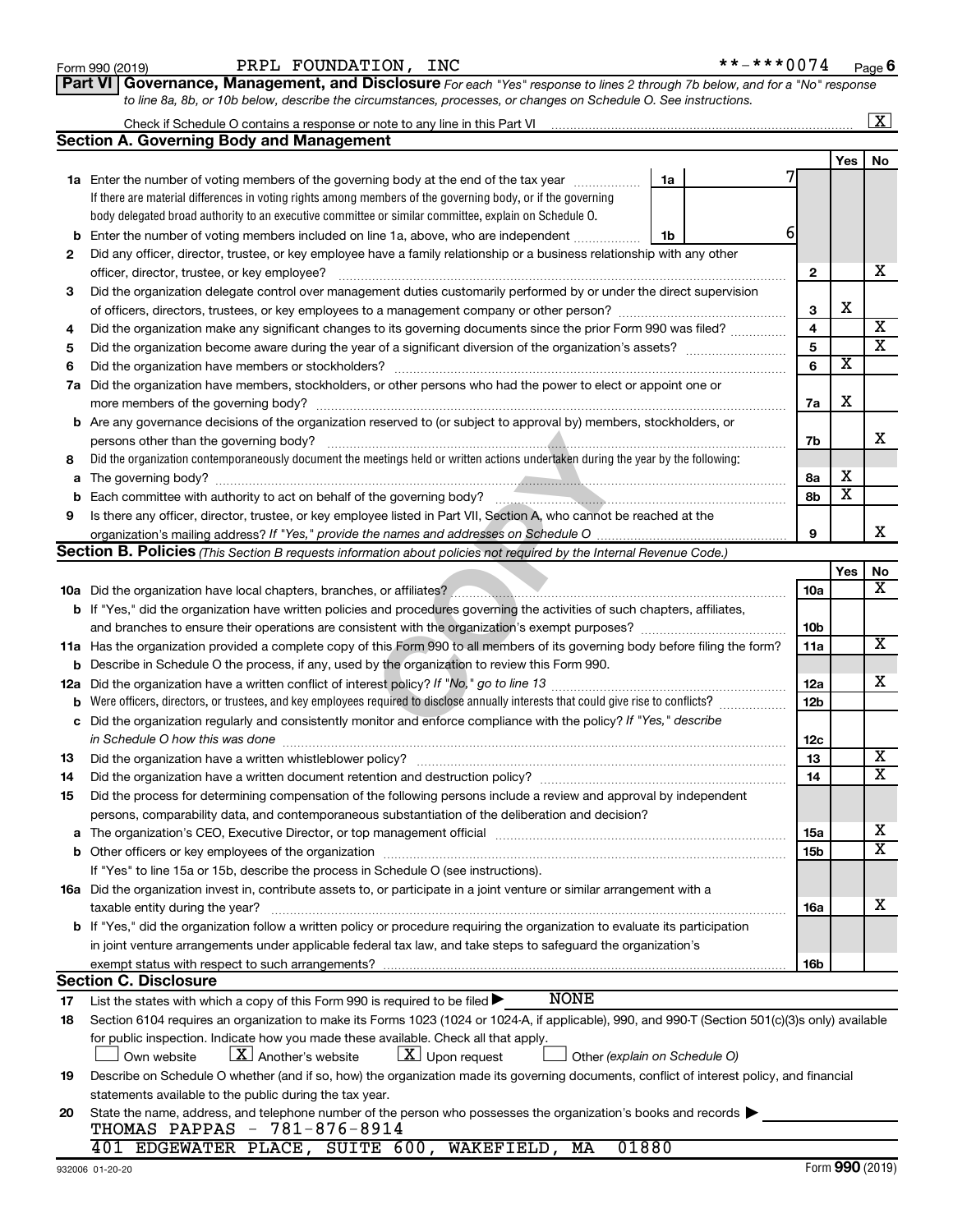$\Box$ 

| Part VII Compensation of Officers, Directors, Trustees, Key Employees, Highest Compensated |
|--------------------------------------------------------------------------------------------|
| <b>Employees, and Independent Contractors</b>                                              |

Check if Schedule O contains a response or note to any line in this Part VII

**Section A. Officers, Directors, Trustees, Key Employees, and Highest Compensated Employees**

**1a**  Complete this table for all persons required to be listed. Report compensation for the calendar year ending with or within the organization's tax year.  $\bullet$  List all of the organization's current officers, directors, trustees (whether individuals or organizations), regardless of amount of compensation.

Enter -0- in columns (D), (E), and (F) if no compensation was paid.

**•** List all of the organization's current key employees, if any. See instructions for definition of "key employee."

• List the organization's five *current* highest compensated employees (other than an officer, director, trustee, or key employee) who received reportable compensation (Box 5 of Form W-2 and/or Box 7 of Form 1099-MISC) of more than \$100,000 from the organization and any related organizations.

 $\bullet$  List all of the organization's former officers, key employees, and highest compensated employees who received more than \$100,000 of reportable compensation from the organization and any related organizations.

**•** List all of the organization's former directors or trustees that received, in the capacity as a former director or trustee of the organization, more than \$10,000 of reportable compensation from the organization and any related organizations.

See instructions for the order in which to list the persons above.

Check this box if neither the organization nor any related organization compensated any current officer, director, or trustee.  $\Box$ 

| (A)                 | (B)            | (C)                            |                                                                  |                                         |             |                                  |        | (D)             | (E)             | (F)           |
|---------------------|----------------|--------------------------------|------------------------------------------------------------------|-----------------------------------------|-------------|----------------------------------|--------|-----------------|-----------------|---------------|
| Name and title      | Average        |                                |                                                                  | Position<br>(do not check more than one |             |                                  |        | Reportable      | Reportable      | Estimated     |
|                     | hours per      |                                | box, unless person is both an<br>officer and a director/trustee) |                                         |             |                                  |        | compensation    | compensation    | amount of     |
|                     | week           |                                |                                                                  |                                         |             |                                  |        | from            | from related    | other         |
|                     | (list any      |                                |                                                                  |                                         |             |                                  |        | the             | organizations   | compensation  |
|                     | hours for      |                                |                                                                  |                                         |             |                                  |        | organization    | (W-2/1099-MISC) | from the      |
|                     | related        |                                |                                                                  |                                         |             |                                  |        | (W-2/1099-MISC) |                 | organization  |
|                     | organizations  |                                |                                                                  |                                         |             |                                  |        |                 |                 | and related   |
|                     | below<br>line) | Individual trustee or director | Institutional trustee                                            | Officer                                 | Keyemployee | Highest compensated<br> employee | Former |                 |                 | organizations |
| (1) ARTHUR SWIFT    | 20.00          |                                |                                                                  |                                         |             |                                  |        |                 |                 |               |
| CEO CONSULTANT      |                | $\mathbf X$                    |                                                                  | $\mathbf x$                             |             |                                  |        | 110,400.        | 0.              | $\mathbf 0$ . |
| (2) BOB FERREIRA    | 8.00           |                                |                                                                  |                                         |             |                                  |        |                 |                 |               |
| PRESIDENT           |                | $\mathbf X$                    |                                                                  | $\mathbf X$                             |             |                                  |        | 0.              | 0.              | $\mathbf 0$ . |
| (3) PEDRO CALDERIA  | 4.00           |                                |                                                                  |                                         |             |                                  |        |                 |                 |               |
| <b>DIRECTOR</b>     |                | $\mathbf X$                    |                                                                  |                                         |             |                                  |        | 0.              | $\mathbf 0$ .   | $\mathbf 0$ . |
| (4) DAVID LACAGNINA | 4.00           |                                |                                                                  |                                         |             |                                  |        |                 |                 |               |
| <b>DIRECTOR</b>     |                | $\overline{\textbf{X}}$        |                                                                  |                                         |             |                                  |        | $\mathbf 0$ .   | 0.              | $\mathbf 0$ . |
| (5) ENDIKA MIRAGAYA | 4.00           |                                |                                                                  |                                         |             |                                  |        |                 |                 |               |
| <b>DIRECTOR</b>     |                | $\mathbf X$                    |                                                                  |                                         |             |                                  |        | 0.              | 0.              | $\mathbf 0$ . |
| (6) THOMAS STANAKER | 4.00           |                                |                                                                  |                                         |             |                                  |        |                 |                 |               |
| <b>DIRECTOR</b>     |                | $\mathbf X$                    |                                                                  |                                         |             |                                  |        | 0.              | 0.              | $0$ .         |
| (7) DAVID BARR      | 4.00           |                                |                                                                  |                                         |             |                                  |        |                 |                 |               |
| <b>DIRECTOR</b>     |                | $\mathbf X$                    |                                                                  |                                         |             |                                  |        | 0.              | $\mathbf 0$ .   | $0$ .         |
| (8) RANDY ZIMLER    | 4.00           |                                |                                                                  |                                         |             |                                  |        |                 |                 |               |
| <b>DIRECTOR</b>     |                | $\mathbf X$                    |                                                                  |                                         |             |                                  |        | $\mathbf 0$ .   | 0.              | $0$ .         |
|                     |                |                                |                                                                  |                                         |             |                                  |        |                 |                 |               |
|                     |                |                                |                                                                  |                                         |             |                                  |        |                 |                 |               |
|                     |                |                                |                                                                  |                                         |             |                                  |        |                 |                 |               |
|                     |                |                                |                                                                  |                                         |             |                                  |        |                 |                 |               |
|                     |                |                                |                                                                  |                                         |             |                                  |        |                 |                 |               |
|                     |                |                                |                                                                  |                                         |             |                                  |        |                 |                 |               |
|                     |                |                                |                                                                  |                                         |             |                                  |        |                 |                 |               |
|                     |                |                                |                                                                  |                                         |             |                                  |        |                 |                 |               |
|                     |                |                                |                                                                  |                                         |             |                                  |        |                 |                 |               |
|                     |                |                                |                                                                  |                                         |             |                                  |        |                 |                 |               |
|                     |                |                                |                                                                  |                                         |             |                                  |        |                 |                 |               |
|                     |                |                                |                                                                  |                                         |             |                                  |        |                 |                 |               |
|                     |                |                                |                                                                  |                                         |             |                                  |        |                 |                 |               |
|                     |                |                                |                                                                  |                                         |             |                                  |        |                 |                 |               |
|                     |                |                                |                                                                  |                                         |             |                                  |        |                 |                 |               |
|                     |                |                                |                                                                  |                                         |             |                                  |        |                 |                 |               |
|                     |                |                                |                                                                  |                                         |             |                                  |        |                 |                 |               |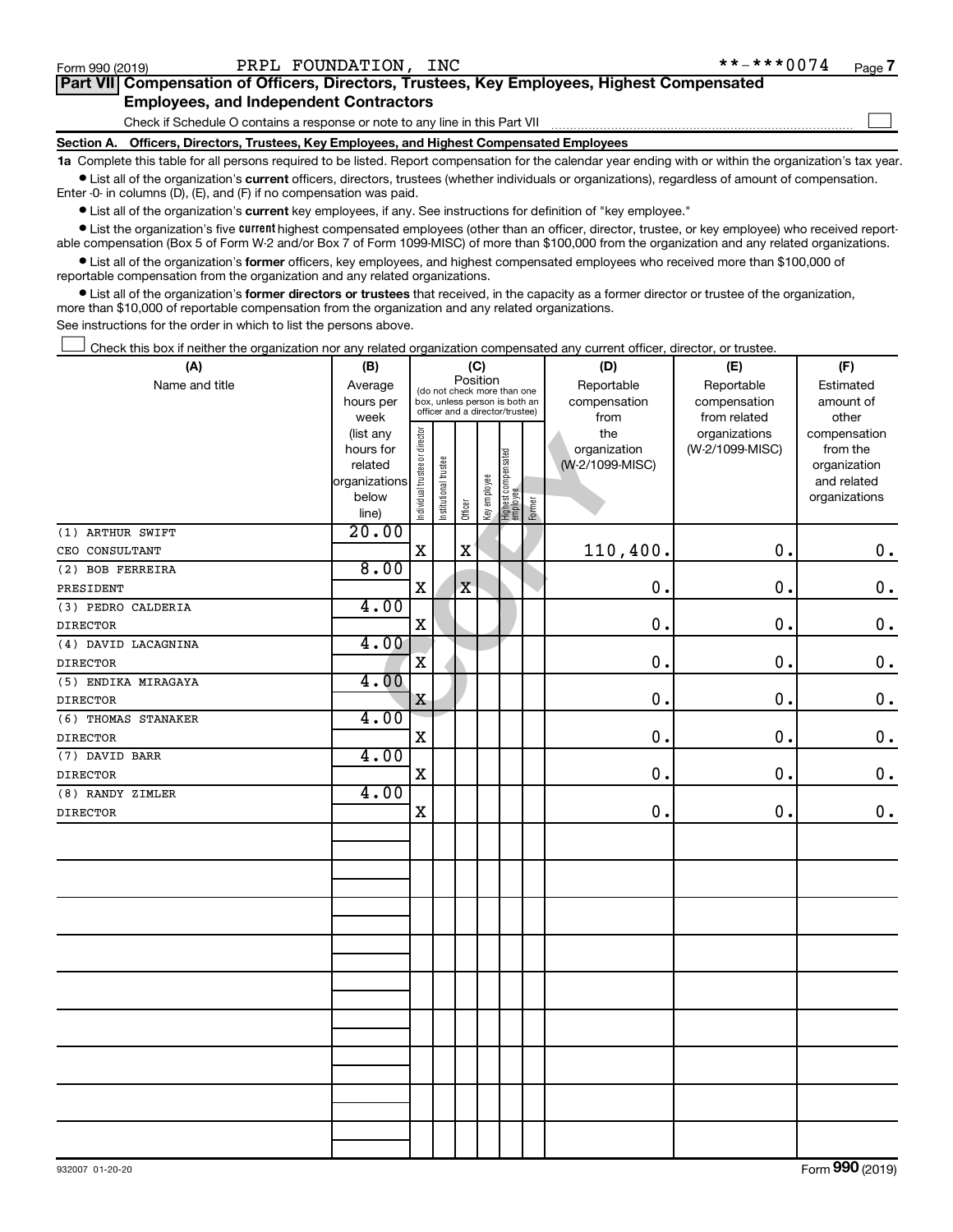|   | Form 990 (2019)                                                                                              |                                                          |                                  | PRPL FOUNDATION,                                                                                    |                                                                                                 | <b>INC</b>      |              |                                   |        |                                           |                                                                                                                                                                                                                                                        | **-***0074 |                                                 |                                         |     | Page 8                               |
|---|--------------------------------------------------------------------------------------------------------------|----------------------------------------------------------|----------------------------------|-----------------------------------------------------------------------------------------------------|-------------------------------------------------------------------------------------------------|-----------------|--------------|-----------------------------------|--------|-------------------------------------------|--------------------------------------------------------------------------------------------------------------------------------------------------------------------------------------------------------------------------------------------------------|------------|-------------------------------------------------|-----------------------------------------|-----|--------------------------------------|
|   | <b>Part VII</b>                                                                                              |                                                          |                                  |                                                                                                     |                                                                                                 |                 |              |                                   |        |                                           | Section A. Officers, Directors, Trustees, Key Employees, and Highest Compensated Employees (continued)                                                                                                                                                 |            |                                                 |                                         |     |                                      |
|   | (A)<br>Average<br>Name and title<br>hours per<br>week<br>(list any<br>hours for<br>related<br>below<br>line) |                                                          | (B)                              |                                                                                                     | (do not check more than one<br>box, unless person is both an<br>officer and a director/trustee) | (C)<br>Position |              |                                   |        | (D)<br>Reportable<br>compensation<br>from | (E)<br>Reportable<br>compensation<br>from related                                                                                                                                                                                                      |            | (F)<br>Estimated<br>amount of<br>other          |                                         |     |                                      |
|   |                                                                                                              |                                                          | organizations                    | Individual trustee or director                                                                      | Institutional trustee                                                                           | Officer         | Key employee | Highest compensated<br>  employee | Former | the<br>organization<br>(W-2/1099-MISC)    | organizations<br>(W-2/1099-MISC)                                                                                                                                                                                                                       |            | compensation<br>organizations                   | from the<br>organization<br>and related |     |                                      |
|   |                                                                                                              |                                                          |                                  |                                                                                                     |                                                                                                 |                 |              |                                   |        |                                           |                                                                                                                                                                                                                                                        |            |                                                 |                                         |     |                                      |
|   |                                                                                                              |                                                          |                                  |                                                                                                     |                                                                                                 |                 |              |                                   |        |                                           |                                                                                                                                                                                                                                                        |            |                                                 |                                         |     |                                      |
|   |                                                                                                              |                                                          |                                  |                                                                                                     |                                                                                                 |                 |              |                                   |        |                                           |                                                                                                                                                                                                                                                        |            |                                                 |                                         |     |                                      |
|   |                                                                                                              |                                                          |                                  |                                                                                                     |                                                                                                 |                 |              |                                   |        |                                           |                                                                                                                                                                                                                                                        |            |                                                 |                                         |     |                                      |
|   |                                                                                                              |                                                          |                                  |                                                                                                     |                                                                                                 |                 |              |                                   |        |                                           |                                                                                                                                                                                                                                                        |            |                                                 |                                         |     |                                      |
|   |                                                                                                              |                                                          |                                  |                                                                                                     |                                                                                                 |                 |              |                                   |        |                                           |                                                                                                                                                                                                                                                        |            |                                                 |                                         |     |                                      |
|   |                                                                                                              |                                                          |                                  |                                                                                                     |                                                                                                 |                 |              |                                   |        |                                           |                                                                                                                                                                                                                                                        |            |                                                 |                                         |     |                                      |
|   |                                                                                                              |                                                          |                                  |                                                                                                     |                                                                                                 |                 |              |                                   |        |                                           |                                                                                                                                                                                                                                                        |            |                                                 |                                         |     |                                      |
|   | 1b Subtotal                                                                                                  |                                                          |                                  |                                                                                                     |                                                                                                 |                 |              |                                   |        |                                           | 110,400.<br>σ.                                                                                                                                                                                                                                         |            | $\overline{\mathfrak{o}}$ .                     |                                         |     | $\overline{0}$ .<br>$\overline{0}$ . |
|   |                                                                                                              |                                                          |                                  | c Total from continuation sheets to Part VII, Section A manuscription of                            |                                                                                                 |                 |              |                                   |        |                                           | 110,400.                                                                                                                                                                                                                                               |            | $\overline{\mathfrak{o}}$ .<br>$\overline{0}$ . |                                         |     | $\overline{0}$ .                     |
| 2 |                                                                                                              |                                                          |                                  |                                                                                                     |                                                                                                 |                 |              |                                   |        |                                           | Total number of individuals (including but not limited to those listed above) who received more than \$100,000 of reportable                                                                                                                           |            |                                                 |                                         |     |                                      |
|   |                                                                                                              | compensation from the organization $\blacktriangleright$ |                                  |                                                                                                     |                                                                                                 |                 |              |                                   |        |                                           |                                                                                                                                                                                                                                                        |            |                                                 |                                         |     | 1                                    |
|   |                                                                                                              |                                                          |                                  |                                                                                                     |                                                                                                 |                 |              |                                   |        |                                           |                                                                                                                                                                                                                                                        |            |                                                 |                                         | Yes | No                                   |
| 3 |                                                                                                              |                                                          |                                  | line 1a? If "Yes," complete Schedule J for such individual                                          |                                                                                                 |                 |              |                                   |        |                                           | Did the organization list any former officer, director, trustee, key employee, or highest compensated employee on                                                                                                                                      |            |                                                 | З                                       |     | х                                    |
|   |                                                                                                              |                                                          |                                  | and related organizations greater than \$150,000? If "Yes," complete Schedule J for such individual |                                                                                                 |                 |              |                                   |        |                                           | For any individual listed on line 1a, is the sum of reportable compensation and other compensation from the organization                                                                                                                               |            |                                                 | 4                                       |     | x                                    |
| 5 |                                                                                                              |                                                          |                                  |                                                                                                     |                                                                                                 |                 |              |                                   |        |                                           | Did any person listed on line 1a receive or accrue compensation from any unrelated organization or individual for services                                                                                                                             |            |                                                 | 5                                       |     | x                                    |
|   |                                                                                                              | <b>Section B. Independent Contractors</b>                |                                  |                                                                                                     |                                                                                                 |                 |              |                                   |        |                                           |                                                                                                                                                                                                                                                        |            |                                                 |                                         |     |                                      |
| 1 |                                                                                                              |                                                          |                                  |                                                                                                     |                                                                                                 |                 |              |                                   |        |                                           | Complete this table for your five highest compensated independent contractors that received more than \$100,000 of compensation from<br>the organization. Report compensation for the calendar year ending with or within the organization's tax year. |            |                                                 |                                         |     |                                      |
|   |                                                                                                              |                                                          | (A)<br>Name and business address | ARTHUR L SWIFT, 886 VIA JUAN PABLO,                                                                 |                                                                                                 |                 | SAN          |                                   |        |                                           | (B)<br>Description of services                                                                                                                                                                                                                         |            |                                                 | (C)<br>Compensation                     |     |                                      |
|   |                                                                                                              | JUAN BAUTISTA, CA 95045                                  |                                  |                                                                                                     |                                                                                                 |                 |              |                                   |        |                                           | CONSULTANT<br>CEO                                                                                                                                                                                                                                      |            |                                                 | 110,400.                                |     |                                      |
|   |                                                                                                              |                                                          |                                  |                                                                                                     |                                                                                                 |                 |              |                                   |        |                                           |                                                                                                                                                                                                                                                        |            |                                                 |                                         |     |                                      |
|   |                                                                                                              |                                                          |                                  |                                                                                                     |                                                                                                 |                 |              |                                   |        |                                           |                                                                                                                                                                                                                                                        |            |                                                 |                                         |     |                                      |
|   |                                                                                                              |                                                          |                                  |                                                                                                     |                                                                                                 |                 |              |                                   |        |                                           |                                                                                                                                                                                                                                                        |            |                                                 |                                         |     |                                      |
| 2 |                                                                                                              | \$100,000 of compensation from the organization          |                                  |                                                                                                     |                                                                                                 |                 |              |                                   | ı      |                                           | Total number of independent contractors (including but not limited to those listed above) who received more than                                                                                                                                       |            |                                                 |                                         |     |                                      |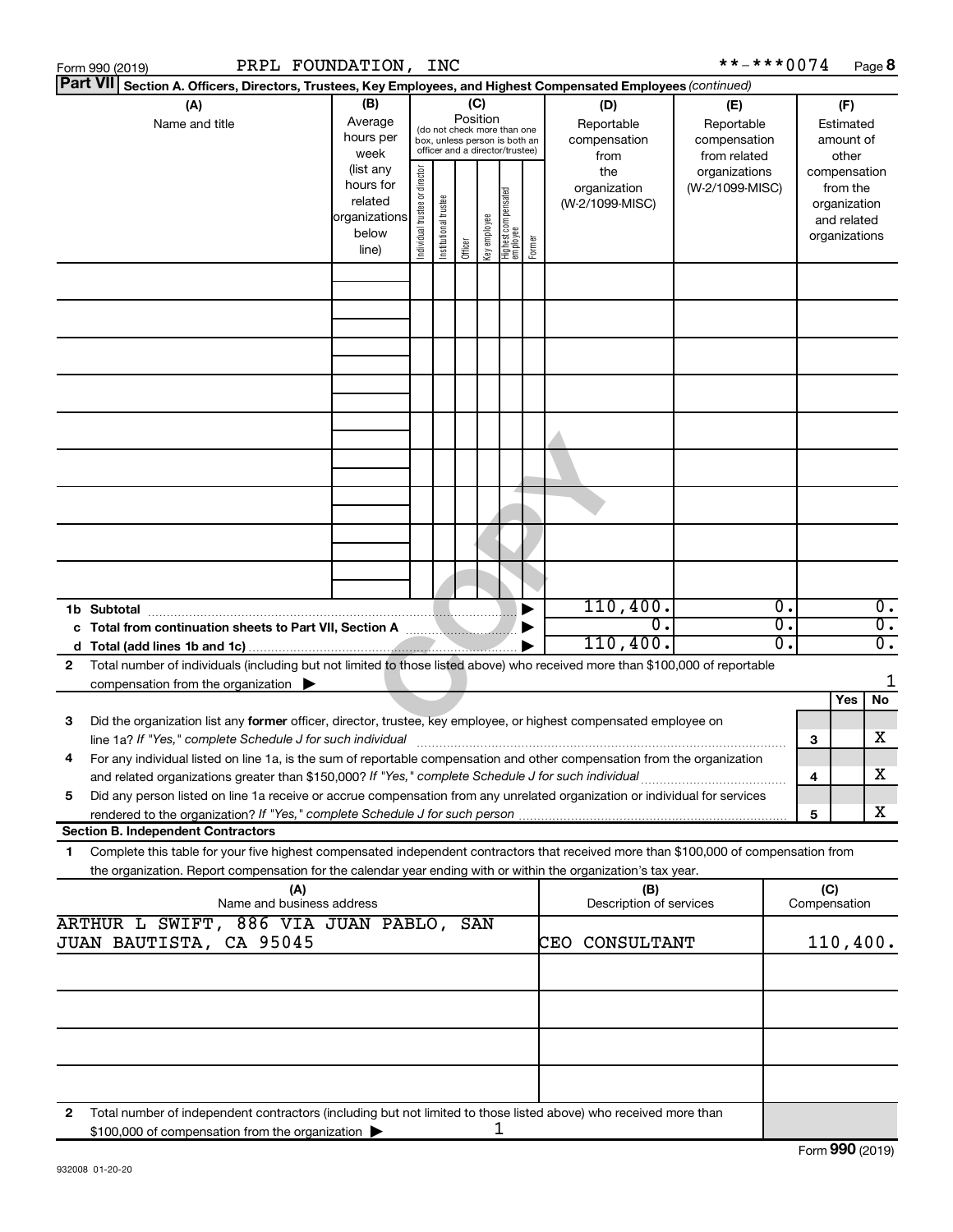|                                                           | <b>Part VIII</b> |      | <b>Statement of Revenue</b>                                                |    |                |       |                                |               |                                                        |                  |                                                          |
|-----------------------------------------------------------|------------------|------|----------------------------------------------------------------------------|----|----------------|-------|--------------------------------|---------------|--------------------------------------------------------|------------------|----------------------------------------------------------|
|                                                           |                  |      |                                                                            |    |                |       |                                | (A)           | (B)                                                    | $\overline{C}$   | (D)                                                      |
|                                                           |                  |      |                                                                            |    |                |       |                                | Total revenue | Related or exempt<br>function revenue business revenue | Unrelated        | Revenue excluded<br>from tax under<br>sections 512 - 514 |
| Contributions, Gifts, Grants<br>and Other Similar Amounts |                  |      | <b>1 a</b> Federated campaigns                                             | .  | 1a             |       |                                |               |                                                        |                  |                                                          |
|                                                           |                  | b    | Membership dues                                                            |    | 1 <sub>b</sub> |       |                                |               |                                                        |                  |                                                          |
|                                                           |                  |      | Fundraising events                                                         |    | 1 <sub>c</sub> |       |                                |               |                                                        |                  |                                                          |
|                                                           |                  |      | d Related organizations                                                    | .  | 1 <sub>d</sub> |       |                                |               |                                                        |                  |                                                          |
|                                                           |                  |      | Government grants (contributions)                                          |    | 1e             |       |                                |               |                                                        |                  |                                                          |
|                                                           |                  |      | All other contributions, gifts, grants, and                                |    |                |       |                                |               |                                                        |                  |                                                          |
|                                                           |                  |      | similar amounts not included above                                         |    | 1f             |       |                                |               |                                                        |                  |                                                          |
|                                                           |                  |      | Noncash contributions included in lines 1a-1f                              |    | 1g  \$         |       |                                |               |                                                        |                  |                                                          |
|                                                           |                  | h.   |                                                                            |    |                |       |                                |               |                                                        |                  |                                                          |
|                                                           |                  |      |                                                                            |    |                |       | <b>Business Code</b><br>519100 | 477,500.      | 477,500.                                               |                  |                                                          |
|                                                           |                  | 2a   | MEMBERSHIP DUES<br>SPONSORSHIPS                                            |    |                |       | 519100                         | 274, 744.     | 274,744.                                               |                  |                                                          |
|                                                           |                  | b    | <b>REGISTRATIONS</b>                                                       |    |                |       | 519100                         | 11,354.       | 11,354.                                                |                  |                                                          |
|                                                           |                  |      |                                                                            |    |                |       |                                |               |                                                        |                  |                                                          |
|                                                           |                  | d    |                                                                            |    |                |       |                                |               |                                                        |                  |                                                          |
| Program Service<br>Revenue                                |                  |      |                                                                            |    |                |       |                                |               |                                                        |                  |                                                          |
|                                                           |                  |      | All other program service revenue                                          |    |                |       | ь                              | 763,598.      |                                                        |                  |                                                          |
|                                                           | 3                |      | Investment income (including dividends, interest, and                      |    |                |       |                                |               |                                                        |                  |                                                          |
|                                                           |                  |      |                                                                            |    |                |       |                                |               |                                                        |                  |                                                          |
|                                                           | 4                |      | Income from investment of tax-exempt bond proceeds                         |    |                |       |                                |               |                                                        |                  |                                                          |
|                                                           | 5                |      |                                                                            |    |                |       |                                |               |                                                        |                  |                                                          |
|                                                           |                  |      |                                                                            |    | (i) Real       |       | (ii) Personal                  |               |                                                        |                  |                                                          |
|                                                           |                  | 6а   | Gross rents<br>.                                                           | 6a |                |       |                                |               |                                                        |                  |                                                          |
|                                                           |                  | b    | Less: rental expenses                                                      | 6b |                |       |                                |               |                                                        |                  |                                                          |
|                                                           |                  |      | Rental income or (loss)                                                    | 6с |                |       |                                |               |                                                        |                  |                                                          |
|                                                           |                  |      | d Net rental income or (loss)                                              |    |                |       |                                |               |                                                        |                  |                                                          |
|                                                           |                  |      | 7 a Gross amount from sales of                                             |    | (i) Securities |       | (ii) Other                     |               |                                                        |                  |                                                          |
|                                                           |                  |      | assets other than inventory                                                | 7a |                |       |                                |               |                                                        |                  |                                                          |
|                                                           |                  |      | <b>b</b> Less: cost or other basis                                         |    |                |       |                                |               |                                                        |                  |                                                          |
|                                                           |                  |      | and sales expenses                                                         | 7b |                |       |                                |               |                                                        |                  |                                                          |
| Revenue                                                   |                  |      | c Gain or (loss)                                                           | 7c |                |       |                                |               |                                                        |                  |                                                          |
|                                                           |                  |      |                                                                            |    |                |       |                                |               |                                                        |                  |                                                          |
| ৯                                                         |                  |      | 8 a Gross income from fundraising events (not                              |    |                |       |                                |               |                                                        |                  |                                                          |
| $\tilde{\vec{c}}$                                         |                  |      | including \$                                                               |    | of             |       |                                |               |                                                        |                  |                                                          |
|                                                           |                  |      | contributions reported on line 1c). See                                    |    |                |       |                                |               |                                                        |                  |                                                          |
|                                                           |                  |      |                                                                            |    |                | l 8a  |                                |               |                                                        |                  |                                                          |
|                                                           |                  |      |                                                                            |    |                | l 8b  |                                |               |                                                        |                  |                                                          |
|                                                           |                  |      | c Net income or (loss) from fundraising events                             |    |                |       | .                              |               |                                                        |                  |                                                          |
|                                                           |                  |      | 9 a Gross income from gaming activities. See                               |    |                |       |                                |               |                                                        |                  |                                                          |
|                                                           |                  |      |                                                                            |    |                | 9a    |                                |               |                                                        |                  |                                                          |
|                                                           |                  |      | <b>b</b> Less: direct expenses <b>manually</b>                             |    |                | l 9b  |                                |               |                                                        |                  |                                                          |
|                                                           |                  |      | c Net income or (loss) from gaming activities                              |    |                |       |                                |               |                                                        |                  |                                                          |
|                                                           |                  |      | 10 a Gross sales of inventory, less returns                                |    |                |       |                                |               |                                                        |                  |                                                          |
|                                                           |                  |      |                                                                            |    |                |       |                                |               |                                                        |                  |                                                          |
|                                                           |                  |      | <b>b</b> Less: cost of goods sold                                          |    |                | l10bl |                                |               |                                                        |                  |                                                          |
|                                                           |                  |      | c Net income or (loss) from sales of inventory                             |    |                |       |                                |               |                                                        |                  |                                                          |
|                                                           |                  |      |                                                                            |    |                |       | <b>Business Code</b>           |               |                                                        |                  |                                                          |
|                                                           |                  | 11 a | the control of the control of the control of the control of the control of |    |                |       |                                |               |                                                        |                  |                                                          |
|                                                           |                  | b    | the control of the control of the control of the control of the control of |    |                |       |                                |               |                                                        |                  |                                                          |
|                                                           |                  | с    | <u> 1989 - Johann Barn, mars et al. (b. 1989)</u>                          |    |                |       |                                |               |                                                        |                  |                                                          |
| Miscellaneous<br>Revenue                                  |                  |      |                                                                            |    |                |       |                                |               |                                                        |                  |                                                          |
|                                                           |                  |      |                                                                            |    |                |       |                                |               |                                                        |                  |                                                          |
|                                                           | 12               |      |                                                                            |    |                |       |                                |               | 763,598.763,598.                                       | $\overline{0}$ . | 0.                                                       |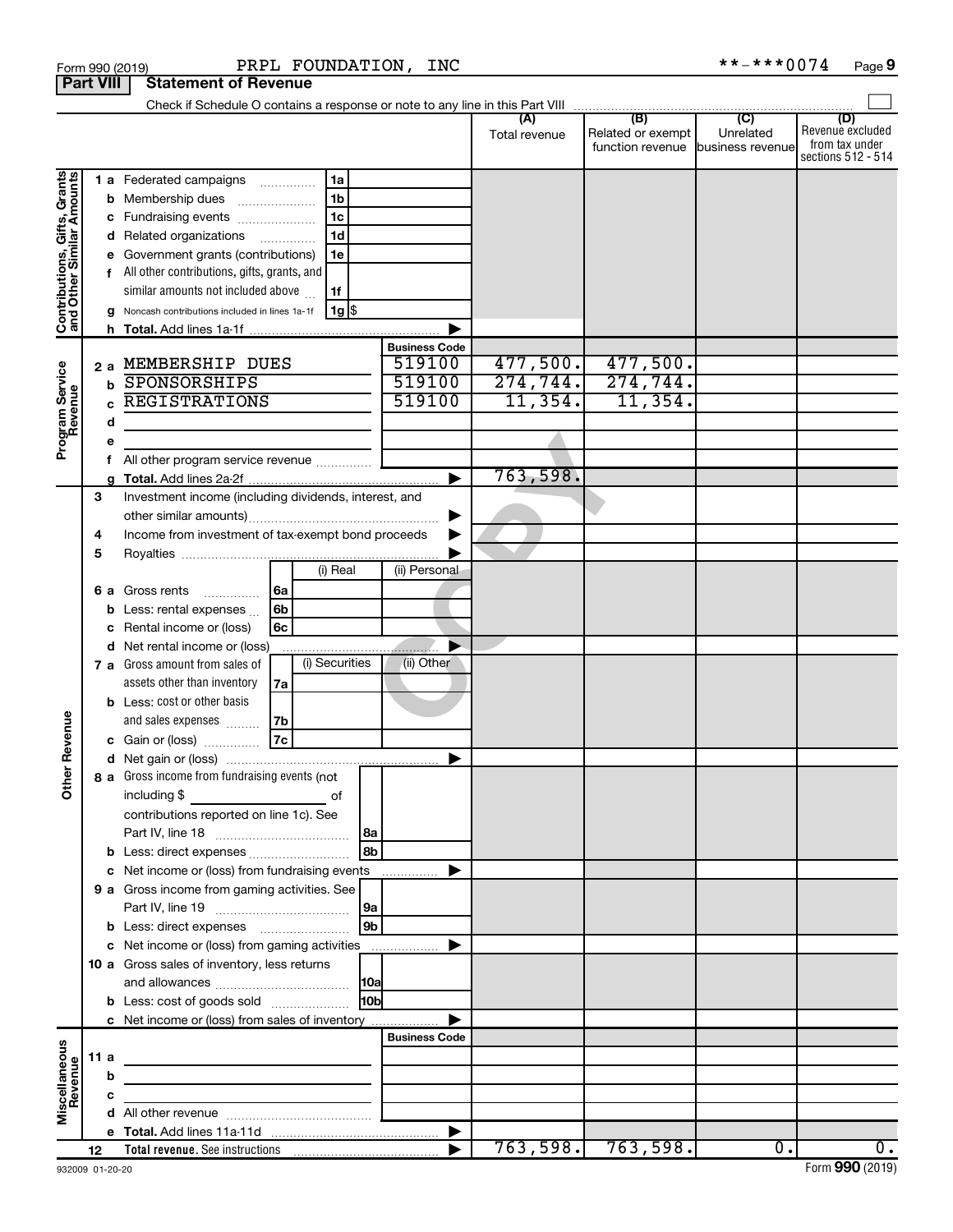| Form 990 (2019) |  |  |
|-----------------|--|--|
|                 |  |  |

Form 990 (2019) Page PRPL FOUNDATION, INC \*\*-\*\*\*0074

**Part IX Statement of Functional Expenses**

*Section 501(c)(3) and 501(c)(4) organizations must complete all columns. All other organizations must complete column (A).*

|              | Do not include amounts reported on lines 6b,<br>7b, 8b, 9b, and 10b of Part VIII.                  | (A)<br>Total expenses | (B)<br>Program service<br>expenses | (C)<br>Management and<br>general expenses | (D)<br>Fundraising<br>expenses |  |  |  |  |
|--------------|----------------------------------------------------------------------------------------------------|-----------------------|------------------------------------|-------------------------------------------|--------------------------------|--|--|--|--|
| 1.           | Grants and other assistance to domestic organizations                                              |                       |                                    |                                           |                                |  |  |  |  |
|              | and domestic governments. See Part IV, line 21                                                     |                       |                                    |                                           |                                |  |  |  |  |
| $\mathbf{2}$ | Grants and other assistance to domestic                                                            |                       |                                    |                                           |                                |  |  |  |  |
|              | individuals. See Part IV, line 22                                                                  |                       |                                    |                                           |                                |  |  |  |  |
| 3            | Grants and other assistance to foreign                                                             |                       |                                    |                                           |                                |  |  |  |  |
|              | organizations, foreign governments, and foreign                                                    |                       |                                    |                                           |                                |  |  |  |  |
|              | individuals. See Part IV, lines 15 and 16                                                          |                       |                                    |                                           |                                |  |  |  |  |
| 4            | Benefits paid to or for members                                                                    |                       |                                    |                                           |                                |  |  |  |  |
| 5            | Compensation of current officers, directors,                                                       |                       |                                    |                                           |                                |  |  |  |  |
|              | trustees, and key employees                                                                        | 110,400.              |                                    |                                           |                                |  |  |  |  |
| 6            | Compensation not included above to disqualified                                                    |                       |                                    |                                           |                                |  |  |  |  |
|              | persons (as defined under section 4958(f)(1)) and                                                  |                       |                                    |                                           |                                |  |  |  |  |
|              | persons described in section 4958(c)(3)(B)                                                         |                       |                                    |                                           |                                |  |  |  |  |
| 7            | Other salaries and wages                                                                           |                       |                                    |                                           |                                |  |  |  |  |
| 8            | Pension plan accruals and contributions (include                                                   |                       |                                    |                                           |                                |  |  |  |  |
|              | section 401(k) and 403(b) employer contributions)                                                  |                       |                                    |                                           |                                |  |  |  |  |
| 9            |                                                                                                    |                       |                                    |                                           |                                |  |  |  |  |
| 10           |                                                                                                    |                       |                                    |                                           |                                |  |  |  |  |
| 11           | Fees for services (nonemployees):                                                                  |                       |                                    |                                           |                                |  |  |  |  |
| а            |                                                                                                    | 71,541.               |                                    |                                           |                                |  |  |  |  |
|              |                                                                                                    | 114                   |                                    |                                           |                                |  |  |  |  |
|              |                                                                                                    | 20,440.               |                                    |                                           |                                |  |  |  |  |
|              |                                                                                                    |                       |                                    |                                           |                                |  |  |  |  |
| е            | Professional fundraising services. See Part IV, line 17                                            |                       |                                    |                                           |                                |  |  |  |  |
| f            | Investment management fees                                                                         |                       |                                    |                                           |                                |  |  |  |  |
| g            | Other. (If line 11g amount exceeds 10% of line 25,                                                 |                       |                                    |                                           |                                |  |  |  |  |
|              | column (A) amount, list line 11g expenses on Sch O.)                                               |                       |                                    |                                           |                                |  |  |  |  |
| 12           |                                                                                                    |                       |                                    |                                           |                                |  |  |  |  |
| 13           |                                                                                                    | 3,602.                |                                    |                                           |                                |  |  |  |  |
| 14           |                                                                                                    | 2,022.                |                                    |                                           |                                |  |  |  |  |
| 15           |                                                                                                    |                       |                                    |                                           |                                |  |  |  |  |
| 16           |                                                                                                    |                       |                                    |                                           |                                |  |  |  |  |
| 17           |                                                                                                    | 3,927.                |                                    |                                           |                                |  |  |  |  |
| 18           | Payments of travel or entertainment expenses                                                       |                       |                                    |                                           |                                |  |  |  |  |
|              | for any federal, state, or local public officials                                                  |                       |                                    |                                           |                                |  |  |  |  |
| 19           | Conferences, conventions, and meetings                                                             | 30,635.               |                                    |                                           |                                |  |  |  |  |
| 20           | Interest                                                                                           |                       |                                    |                                           |                                |  |  |  |  |
| 21           |                                                                                                    |                       |                                    |                                           |                                |  |  |  |  |
| 22           | Depreciation, depletion, and amortization                                                          |                       |                                    |                                           |                                |  |  |  |  |
| 23           | Insurance                                                                                          | 1,847.                |                                    |                                           |                                |  |  |  |  |
| 24           | Other expenses. Itemize expenses not covered<br>above (List miscellaneous expenses on line 24e. If |                       |                                    |                                           |                                |  |  |  |  |
|              | line 24e amount exceeds 10% of line 25, column (A)                                                 |                       |                                    |                                           |                                |  |  |  |  |
| a            | amount, list line 24e expenses on Schedule O.)<br>PROJECT EXPENSES                                 | 150, 187.             |                                    |                                           |                                |  |  |  |  |
|              | <b>BAD DEBT</b>                                                                                    | 15,833.               |                                    |                                           |                                |  |  |  |  |
|              | <b>DONATION</b>                                                                                    | 12,000.               |                                    |                                           |                                |  |  |  |  |
| d            |                                                                                                    |                       |                                    |                                           |                                |  |  |  |  |
| е            | All other expenses                                                                                 |                       |                                    |                                           |                                |  |  |  |  |
| 25           | Total functional expenses. Add lines 1 through 24e                                                 | 422,548.              |                                    |                                           |                                |  |  |  |  |
| 26           | Joint costs. Complete this line only if the organization                                           |                       |                                    |                                           |                                |  |  |  |  |
|              | reported in column (B) joint costs from a combined                                                 |                       |                                    |                                           |                                |  |  |  |  |
|              | educational campaign and fundraising solicitation.                                                 |                       |                                    |                                           |                                |  |  |  |  |
|              | Check here $\blacktriangleright$<br>if following SOP 98-2 (ASC 958-720)                            |                       |                                    |                                           |                                |  |  |  |  |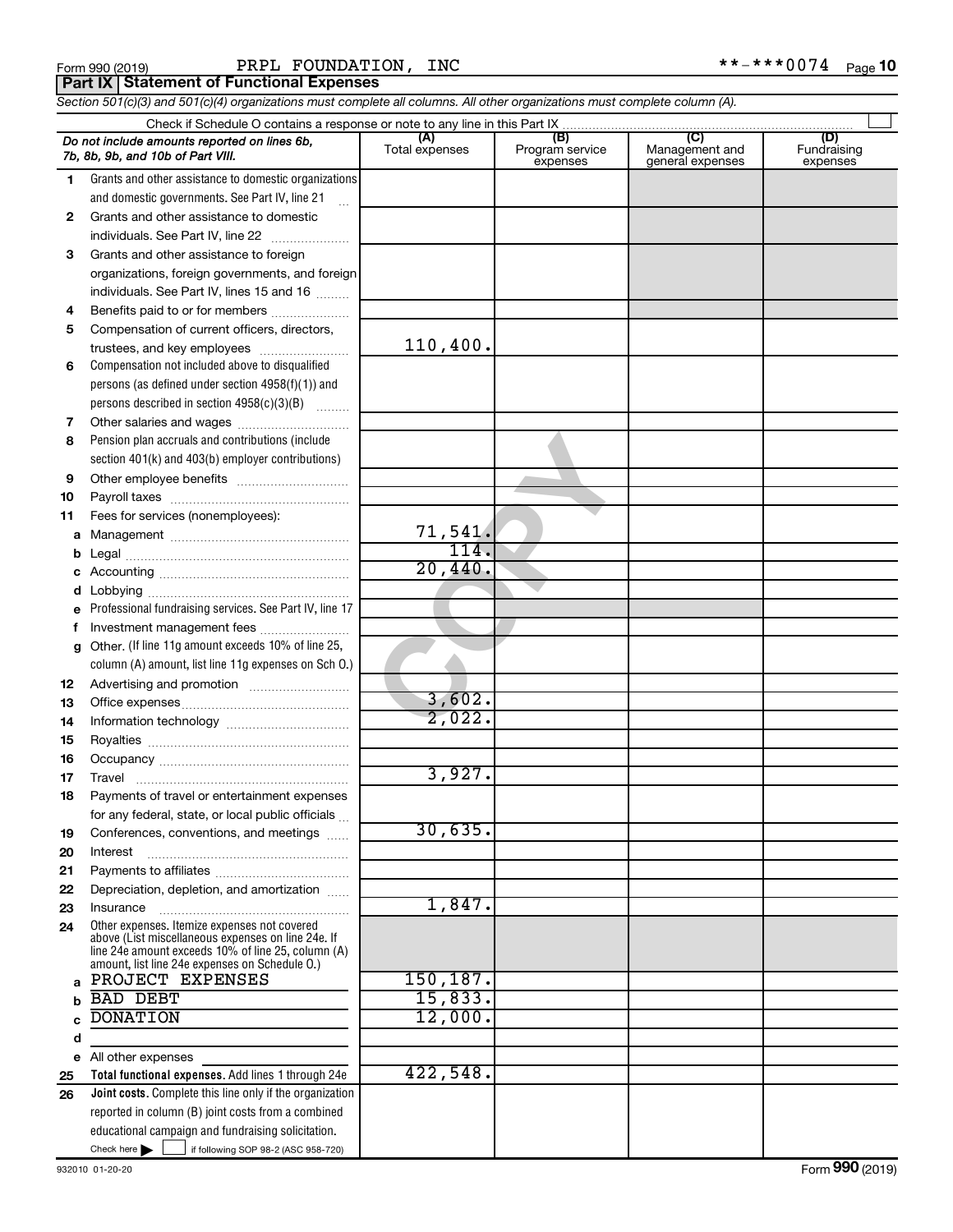| Form 990 (2019) | INC<br><b>FOUNDATION,</b><br>PRPL | ***0074<br>**_<br>Page |
|-----------------|-----------------------------------|------------------------|
|-----------------|-----------------------------------|------------------------|

 $\Box$ 

Check if Schedule O contains a response or note to any line in this Part X **Part X Balance Sheet** PRPL FOUNDA!

|                             |    | OTIGUATI OUTIGUILE O CUITUAINS A FESPUNSE OF HULE LO ANY INTE IN LINIS FAIL A                                                                                                                                                 | (A)<br>Beginning of year |                | (B)<br>End of year |
|-----------------------------|----|-------------------------------------------------------------------------------------------------------------------------------------------------------------------------------------------------------------------------------|--------------------------|----------------|--------------------|
|                             | 1  |                                                                                                                                                                                                                               | 38, 208.                 | 1              | 377,186.           |
|                             | 2  |                                                                                                                                                                                                                               |                          | $\mathbf{2}$   |                    |
|                             | 3  |                                                                                                                                                                                                                               |                          | 3              |                    |
|                             | 4  |                                                                                                                                                                                                                               | 267,598.                 | 4              | 426,048.           |
|                             | 5  | Loans and other receivables from any current or former officer, director,                                                                                                                                                     |                          |                |                    |
|                             |    | trustee, key employee, creator or founder, substantial contributor, or 35%                                                                                                                                                    |                          |                |                    |
|                             |    | controlled entity or family member of any of these persons                                                                                                                                                                    |                          | 5              |                    |
|                             | 6  | Loans and other receivables from other disqualified persons (as defined                                                                                                                                                       |                          |                |                    |
|                             |    | under section 4958(f)(1)), and persons described in section 4958(c)(3)(B)                                                                                                                                                     |                          | 6              |                    |
|                             | 7  |                                                                                                                                                                                                                               |                          | $\overline{7}$ |                    |
| Assets                      | 8  |                                                                                                                                                                                                                               |                          | 8              |                    |
|                             | 9  | Prepaid expenses and deferred charges [11] [11] Prepaid expenses and deferred charges [11] [11] Martin Marian Marian Marian Marian Marian Marian Marian Marian Marian Marian Marian Marian Marian Marian Marian Marian Marian | 58.                      | 9              |                    |
|                             |    | 10a Land, buildings, and equipment: cost or other                                                                                                                                                                             |                          |                |                    |
|                             |    | basis. Complete Part VI of Schedule D<br>10a                                                                                                                                                                                  |                          |                |                    |
|                             |    | 10 <sub>b</sub><br><b>b</b> Less: accumulated depreciation                                                                                                                                                                    |                          | 10c            |                    |
|                             | 11 |                                                                                                                                                                                                                               |                          | 11             |                    |
|                             | 12 |                                                                                                                                                                                                                               |                          | 12             |                    |
|                             | 13 |                                                                                                                                                                                                                               |                          | 13             |                    |
|                             | 14 |                                                                                                                                                                                                                               |                          | 14             |                    |
|                             | 15 |                                                                                                                                                                                                                               |                          | 15             |                    |
|                             | 16 |                                                                                                                                                                                                                               | 305,864.                 | 16             | 803, 234.          |
|                             | 17 |                                                                                                                                                                                                                               | 240,688.                 | 17             | 113,699.           |
|                             | 18 |                                                                                                                                                                                                                               |                          | 18             |                    |
|                             | 19 |                                                                                                                                                                                                                               | 299, 167.                | 19             | 582,476.           |
|                             | 20 |                                                                                                                                                                                                                               |                          | 20             |                    |
|                             | 21 | Escrow or custodial account liability. Complete Part IV of Schedule D /                                                                                                                                                       |                          | 21             |                    |
|                             | 22 | Loans and other payables to any current or former officer, director,                                                                                                                                                          |                          |                |                    |
| Liabilities                 |    | trustee, key employee, creator or founder, substantial contributor, or 35%                                                                                                                                                    |                          |                |                    |
|                             |    | controlled entity or family member of any of these persons <b>controlled</b> entity or family member of any of these persons                                                                                                  |                          | 22             |                    |
|                             | 23 | Secured mortgages and notes payable to unrelated third parties                                                                                                                                                                |                          | 23             |                    |
|                             | 24 | Unsecured notes and loans payable to unrelated third parties                                                                                                                                                                  |                          | 24             |                    |
|                             | 25 | Other liabilities (including federal income tax, payables to related third                                                                                                                                                    |                          |                |                    |
|                             |    | parties, and other liabilities not included on lines 17-24). Complete Part X                                                                                                                                                  |                          |                |                    |
|                             |    | of Schedule D                                                                                                                                                                                                                 |                          | 25             |                    |
|                             | 26 |                                                                                                                                                                                                                               | 539,855.                 | 26             | 696, 175.          |
|                             |    | Organizations that follow FASB ASC 958, check here $\blacktriangleright \lfloor \underline{X} \rfloor$                                                                                                                        |                          |                |                    |
|                             |    | and complete lines 27, 28, 32, and 33.                                                                                                                                                                                        |                          |                |                    |
|                             | 27 | Net assets without donor restrictions                                                                                                                                                                                         | $-233,991.$              | 27             | 107,059.           |
|                             | 28 |                                                                                                                                                                                                                               |                          | 28             |                    |
|                             |    | Organizations that do not follow FASB ASC 958, check here $\blacktriangleright$                                                                                                                                               |                          |                |                    |
|                             |    | and complete lines 29 through 33.                                                                                                                                                                                             |                          |                |                    |
| Net Assets or Fund Balances | 29 |                                                                                                                                                                                                                               |                          | 29             |                    |
|                             | 30 | Paid-in or capital surplus, or land, building, or equipment fund                                                                                                                                                              |                          | 30             |                    |
|                             | 31 | Retained earnings, endowment, accumulated income, or other funds                                                                                                                                                              |                          | 31             |                    |
|                             | 32 |                                                                                                                                                                                                                               | $-233,991.$              | 32             | 107,059.           |
|                             | 33 |                                                                                                                                                                                                                               | 305, 864.                | 33             | 803, 234.          |

Form (2019) **990**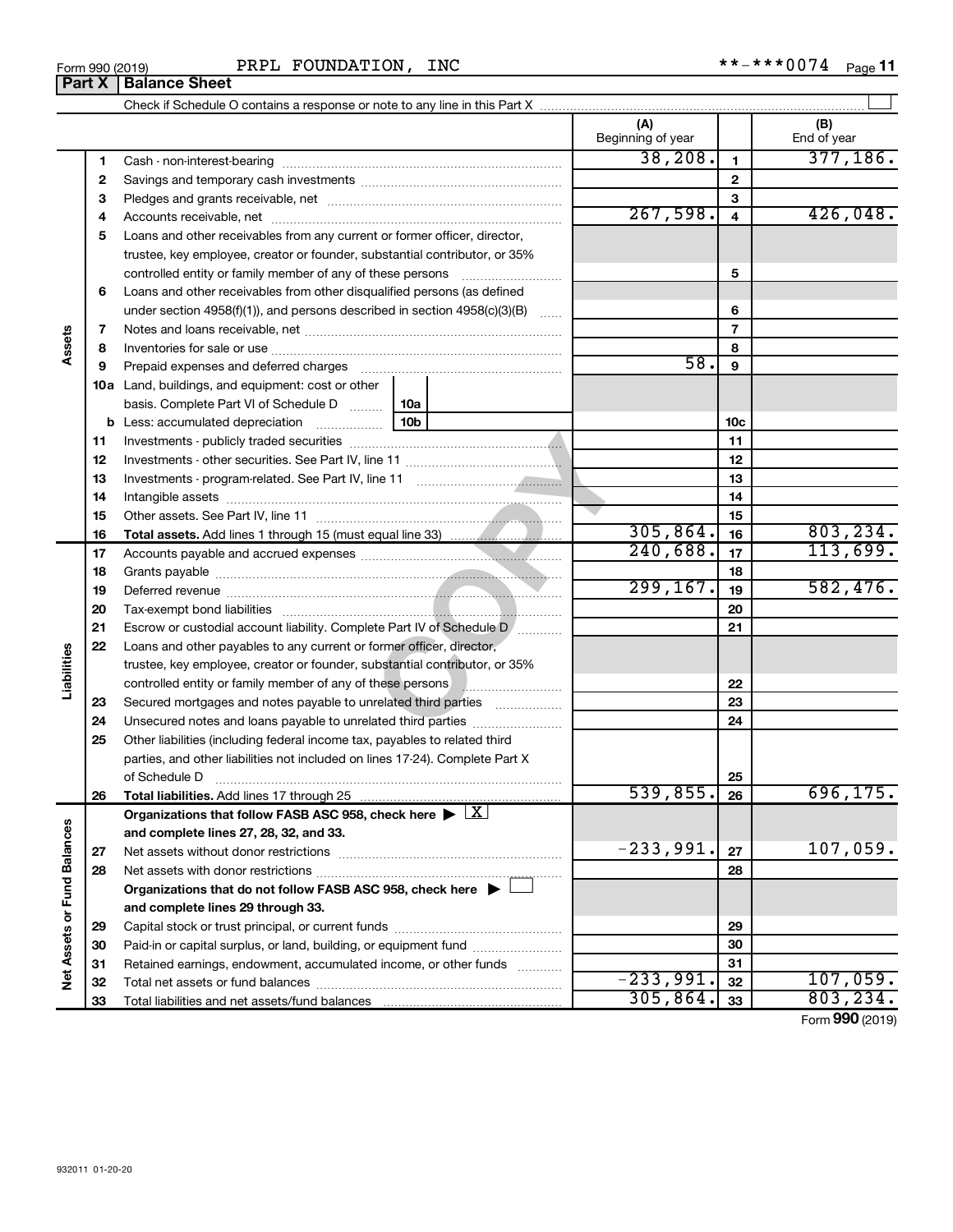|    | PRPL FOUNDATION, INC<br>Form 990 (2019)                                                                                                                                                                                        | **-***0074              |                 |     | Page 12          |
|----|--------------------------------------------------------------------------------------------------------------------------------------------------------------------------------------------------------------------------------|-------------------------|-----------------|-----|------------------|
|    | <b>Part XI</b><br><b>Reconciliation of Net Assets</b>                                                                                                                                                                          |                         |                 |     |                  |
|    |                                                                                                                                                                                                                                |                         |                 |     |                  |
|    |                                                                                                                                                                                                                                |                         |                 |     |                  |
| 1  |                                                                                                                                                                                                                                | $\mathbf{1}$            | 763,598.        |     |                  |
| 2  |                                                                                                                                                                                                                                | $\mathbf{2}$            | 422,548.        |     |                  |
| З  | Revenue less expenses. Subtract line 2 from line 1                                                                                                                                                                             | $\mathbf{3}$            |                 |     | 341,050.         |
| 4  |                                                                                                                                                                                                                                | $\overline{\mathbf{4}}$ | $-233,991.$     |     |                  |
| 5  | Net unrealized gains (losses) on investments [11] matter in the content of the state of the state of the state of the state of the state of the state of the state of the state of the state of the state of the state of the  | 5                       |                 |     |                  |
| 6  |                                                                                                                                                                                                                                | 6                       |                 |     |                  |
| 7  | Investment expenses [[11] most manufactured and all the state of the state of the state of the state of the state of the state of the state of the state of the state of the state of the state of the state of the state of t | $\overline{7}$          |                 |     |                  |
| 8  | Prior period adjustments www.communication.communication.communication.com                                                                                                                                                     | 8                       |                 |     |                  |
| 9  | Other changes in net assets or fund balances (explain on Schedule O)                                                                                                                                                           | 9                       |                 |     | $\overline{0}$ . |
| 10 | Net assets or fund balances at end of year. Combine lines 3 through 9 (must equal Part X, line 32,                                                                                                                             |                         |                 |     |                  |
|    |                                                                                                                                                                                                                                | 10                      | 107,059.        |     |                  |
|    | <b>Part XII Financial Statements and Reporting</b>                                                                                                                                                                             |                         |                 |     |                  |
|    |                                                                                                                                                                                                                                |                         |                 |     |                  |
|    |                                                                                                                                                                                                                                |                         |                 | Yes | No               |
| 1  | $X$ Accrual<br>Accounting method used to prepare the Form 990: $\Box$ Cash<br>Other                                                                                                                                            |                         |                 |     |                  |
|    | If the organization changed its method of accounting from a prior year or checked "Other," explain in Schedule O.                                                                                                              |                         |                 |     |                  |
|    |                                                                                                                                                                                                                                |                         | 2a              |     | х                |
|    | If "Yes," check a box below to indicate whether the financial statements for the year were compiled or reviewed on a                                                                                                           |                         |                 |     |                  |
|    | separate basis, consolidated basis, or both:                                                                                                                                                                                   |                         |                 |     |                  |
|    | Separate basis<br><b>Consolidated basis</b><br>Both consolidated and separate basis                                                                                                                                            |                         |                 |     |                  |
| b  |                                                                                                                                                                                                                                |                         | 2 <sub>b</sub>  |     | x                |
|    | If "Yes," check a box below to indicate whether the financial statements for the year were audited on a separate basis,                                                                                                        |                         |                 |     |                  |
|    | consolidated basis, or both:                                                                                                                                                                                                   |                         |                 |     |                  |
|    | Separate basis<br>Consolidated basis<br>Both consolidated and separate basis                                                                                                                                                   |                         |                 |     |                  |
|    | c If "Yes" to line 2a or 2b, does the organization have a committee that assumes responsibility for oversight of the audit,                                                                                                    |                         |                 |     |                  |
|    |                                                                                                                                                                                                                                |                         | 2c              |     |                  |
|    | If the organization changed either its oversight process or selection process during the tax year, explain on Schedule O.                                                                                                      |                         |                 |     |                  |
|    | 3a As a result of a federal award, was the organization required to undergo an audit or audits as set forth in the Single Audit                                                                                                |                         |                 |     |                  |
|    |                                                                                                                                                                                                                                |                         | За              |     | x                |
|    | b If "Yes," did the organization undergo the required audit or audits? If the organization did not undergo the required audit                                                                                                  |                         |                 |     |                  |
|    |                                                                                                                                                                                                                                |                         | 3b              |     |                  |
|    |                                                                                                                                                                                                                                |                         | Form 990 (2019) |     |                  |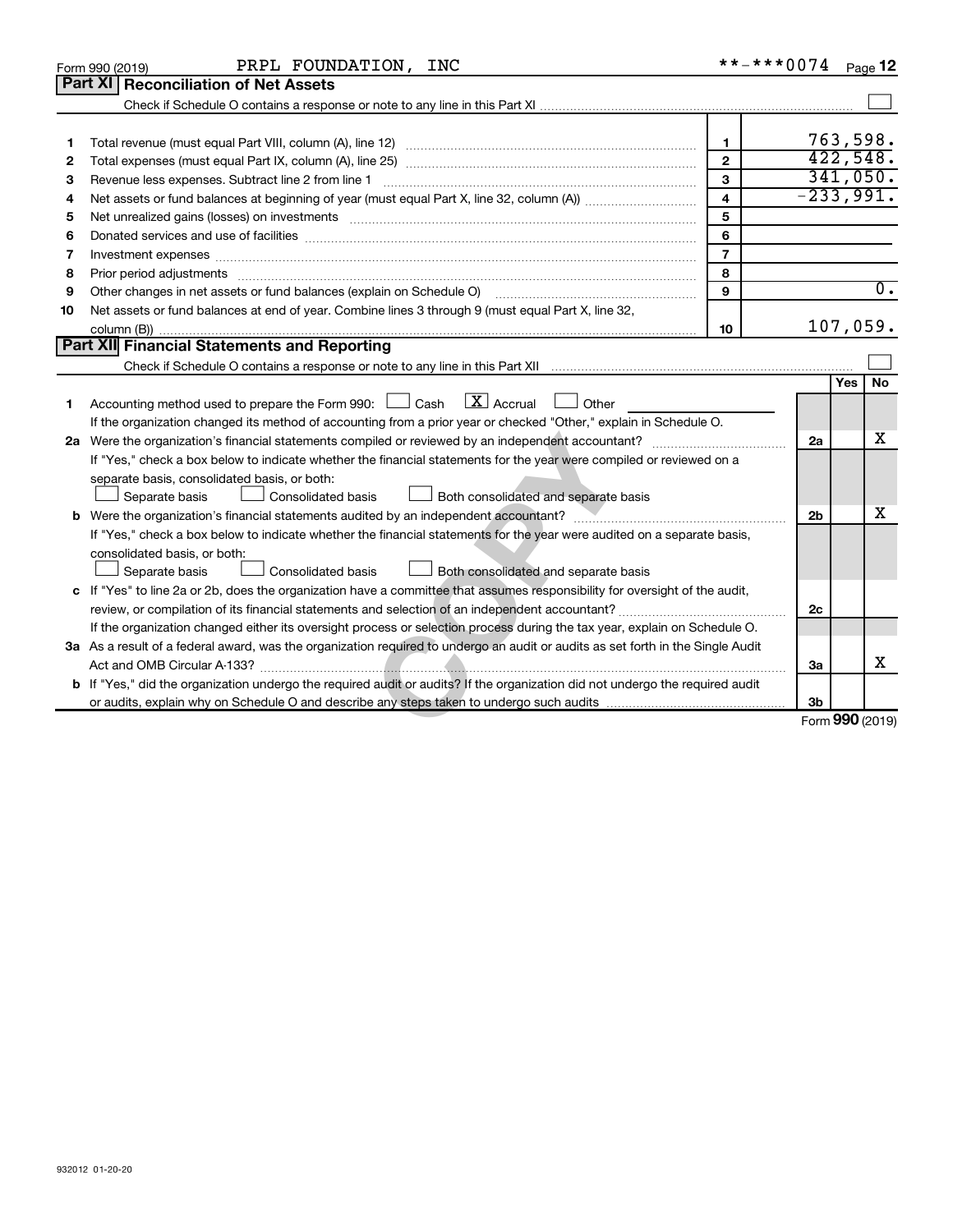| <b>SCHEDULE C</b>                                    |  | <b>Political Campaign and Lobbying Activities</b>                                                                                                                                                                                                                                             |         |                            |                          | OMB No. 1545-0047                                  |  |  |  |  |
|------------------------------------------------------|--|-----------------------------------------------------------------------------------------------------------------------------------------------------------------------------------------------------------------------------------------------------------------------------------------------|---------|----------------------------|--------------------------|----------------------------------------------------|--|--|--|--|
| (Form 990 or 990-EZ)                                 |  | 2019                                                                                                                                                                                                                                                                                          |         |                            |                          |                                                    |  |  |  |  |
|                                                      |  |                                                                                                                                                                                                                                                                                               |         |                            |                          |                                                    |  |  |  |  |
| Department of the Treasury                           |  | Complete if the organization is described below.<br>Attach to Form 990 or Form 990-EZ.                                                                                                                                                                                                        |         |                            |                          | <b>Open to Public</b><br><b>Inspection</b>         |  |  |  |  |
| <b>Internal Revenue Service</b>                      |  | Go to www.irs.gov/Form990 for instructions and the latest information.                                                                                                                                                                                                                        |         |                            |                          |                                                    |  |  |  |  |
|                                                      |  | If the organization answered "Yes," on Form 990, Part IV, line 3, or Form 990-EZ, Part V, line 46 (Political Campaign Activities), then                                                                                                                                                       |         |                            |                          |                                                    |  |  |  |  |
|                                                      |  | • Section 501(c)(3) organizations: Complete Parts I-A and B. Do not complete Part I-C.                                                                                                                                                                                                        |         |                            |                          |                                                    |  |  |  |  |
| • Section 527 organizations: Complete Part I-A only. |  | • Section 501(c) (other than section 501(c)(3)) organizations: Complete Parts I-A and C below. Do not complete Part I-B.                                                                                                                                                                      |         |                            |                          |                                                    |  |  |  |  |
|                                                      |  | If the organization answered "Yes," on Form 990, Part IV, line 4, or Form 990-EZ, Part VI, line 47 (Lobbying Activities), then                                                                                                                                                                |         |                            |                          |                                                    |  |  |  |  |
|                                                      |  | • Section 501(c)(3) organizations that have filed Form 5768 (election under section 501(h)): Complete Part II-A. Do not complete Part II-B.                                                                                                                                                   |         |                            |                          |                                                    |  |  |  |  |
|                                                      |  | • Section 501(c)(3) organizations that have NOT filed Form 5768 (election under section 501(h)): Complete Part II-B. Do not complete Part II-A.                                                                                                                                               |         |                            |                          |                                                    |  |  |  |  |
|                                                      |  | If the organization answered "Yes," on Form 990, Part IV, line 5 (Proxy Tax) (see separate instructions) or Form 990-EZ, Part V, line 35c (Proxy                                                                                                                                              |         |                            |                          |                                                    |  |  |  |  |
| Tax) (see separate instructions), then               |  |                                                                                                                                                                                                                                                                                               |         |                            |                          |                                                    |  |  |  |  |
|                                                      |  | • Section 501(c)(4), (5), or (6) organizations: Complete Part III.                                                                                                                                                                                                                            |         |                            |                          |                                                    |  |  |  |  |
| Name of organization                                 |  |                                                                                                                                                                                                                                                                                               |         |                            |                          | <b>Employer identification number</b>              |  |  |  |  |
|                                                      |  | PRPL FOUNDATION, INC                                                                                                                                                                                                                                                                          |         |                            |                          | **-***0074                                         |  |  |  |  |
| Part I-A                                             |  | Complete if the organization is exempt under section 501(c) or is a section 527 organization.                                                                                                                                                                                                 |         |                            |                          |                                                    |  |  |  |  |
|                                                      |  |                                                                                                                                                                                                                                                                                               |         |                            |                          |                                                    |  |  |  |  |
| 1.                                                   |  | Provide a description of the organization's direct and indirect political campaign activities in Part IV.                                                                                                                                                                                     |         |                            |                          |                                                    |  |  |  |  |
| 2                                                    |  | Political campaign activity expenditures material content and all products of the content of the content of the content of the content of the content of the content of the content of the content of the content of the conte                                                                |         | $\triangleright$ \$        |                          |                                                    |  |  |  |  |
| З                                                    |  |                                                                                                                                                                                                                                                                                               |         |                            |                          |                                                    |  |  |  |  |
| Part I-B                                             |  | Complete if the organization is exempt under section 501(c)(3).                                                                                                                                                                                                                               |         |                            |                          |                                                    |  |  |  |  |
|                                                      |  |                                                                                                                                                                                                                                                                                               |         | $\blacktriangleright$ \$   |                          |                                                    |  |  |  |  |
| 2                                                    |  |                                                                                                                                                                                                                                                                                               |         |                            |                          |                                                    |  |  |  |  |
| 3                                                    |  | If the organization incurred a section 4955 tax, did it file Form 4720 for this year?<br>If the organization incurred a section 4955 tax, did it file Form 4720 for this year?                                                                                                                |         |                            |                          | Yes<br>No                                          |  |  |  |  |
|                                                      |  |                                                                                                                                                                                                                                                                                               |         |                            |                          | <b>Yes</b><br><b>No</b>                            |  |  |  |  |
| <b>b</b> If "Yes," describe in Part IV.              |  |                                                                                                                                                                                                                                                                                               |         |                            |                          |                                                    |  |  |  |  |
|                                                      |  | Part I-C Complete if the organization is exempt under section 501(c), except section 501(c)(3).                                                                                                                                                                                               |         |                            |                          |                                                    |  |  |  |  |
|                                                      |  | 1 Enter the amount directly expended by the filing organization for section 527 exempt function activities                                                                                                                                                                                    |         |                            | $\blacktriangleright$ \$ |                                                    |  |  |  |  |
| 2                                                    |  | Enter the amount of the filing organization's funds contributed to other organizations for section 527                                                                                                                                                                                        |         |                            |                          |                                                    |  |  |  |  |
| exempt function activities                           |  |                                                                                                                                                                                                                                                                                               |         | $\blacktriangleright$ \$   |                          |                                                    |  |  |  |  |
| 3                                                    |  | Total exempt function expenditures. Add lines 1 and 2. Enter here and on Form 1120-POL,                                                                                                                                                                                                       |         |                            |                          |                                                    |  |  |  |  |
|                                                      |  |                                                                                                                                                                                                                                                                                               |         | $\triangleright$ \$        |                          |                                                    |  |  |  |  |
|                                                      |  |                                                                                                                                                                                                                                                                                               |         |                            |                          | Yes<br>No                                          |  |  |  |  |
| 5                                                    |  | Enter the names, addresses and employer identification number (EIN) of all section 527 political organizations to which the filing organization                                                                                                                                               |         |                            |                          |                                                    |  |  |  |  |
|                                                      |  | made payments. For each organization listed, enter the amount paid from the filing organization's funds. Also enter the amount of political<br>contributions received that were promptly and directly delivered to a separate political organization, such as a separate segregated fund or a |         |                            |                          |                                                    |  |  |  |  |
|                                                      |  | political action committee (PAC). If additional space is needed, provide information in Part IV.                                                                                                                                                                                              |         |                            |                          |                                                    |  |  |  |  |
| (a) Name                                             |  | (b) Address                                                                                                                                                                                                                                                                                   | (c) EIN | (d) Amount paid from       |                          | (e) Amount of political                            |  |  |  |  |
|                                                      |  |                                                                                                                                                                                                                                                                                               |         | filing organization's      |                          | contributions received and                         |  |  |  |  |
|                                                      |  |                                                                                                                                                                                                                                                                                               |         | funds. If none, enter -0-. |                          | promptly and directly                              |  |  |  |  |
|                                                      |  |                                                                                                                                                                                                                                                                                               |         |                            |                          | delivered to a separate<br>political organization. |  |  |  |  |
|                                                      |  |                                                                                                                                                                                                                                                                                               |         |                            |                          | If none, enter -0-.                                |  |  |  |  |
|                                                      |  |                                                                                                                                                                                                                                                                                               |         |                            |                          |                                                    |  |  |  |  |
|                                                      |  |                                                                                                                                                                                                                                                                                               |         |                            |                          |                                                    |  |  |  |  |
|                                                      |  |                                                                                                                                                                                                                                                                                               |         |                            |                          |                                                    |  |  |  |  |
|                                                      |  |                                                                                                                                                                                                                                                                                               |         |                            |                          |                                                    |  |  |  |  |
|                                                      |  |                                                                                                                                                                                                                                                                                               |         |                            |                          |                                                    |  |  |  |  |
|                                                      |  |                                                                                                                                                                                                                                                                                               |         |                            |                          |                                                    |  |  |  |  |
|                                                      |  |                                                                                                                                                                                                                                                                                               |         |                            |                          |                                                    |  |  |  |  |
|                                                      |  |                                                                                                                                                                                                                                                                                               |         |                            |                          |                                                    |  |  |  |  |
|                                                      |  |                                                                                                                                                                                                                                                                                               |         |                            |                          |                                                    |  |  |  |  |
|                                                      |  |                                                                                                                                                                                                                                                                                               |         |                            |                          |                                                    |  |  |  |  |
|                                                      |  |                                                                                                                                                                                                                                                                                               |         |                            |                          |                                                    |  |  |  |  |
|                                                      |  |                                                                                                                                                                                                                                                                                               |         |                            |                          |                                                    |  |  |  |  |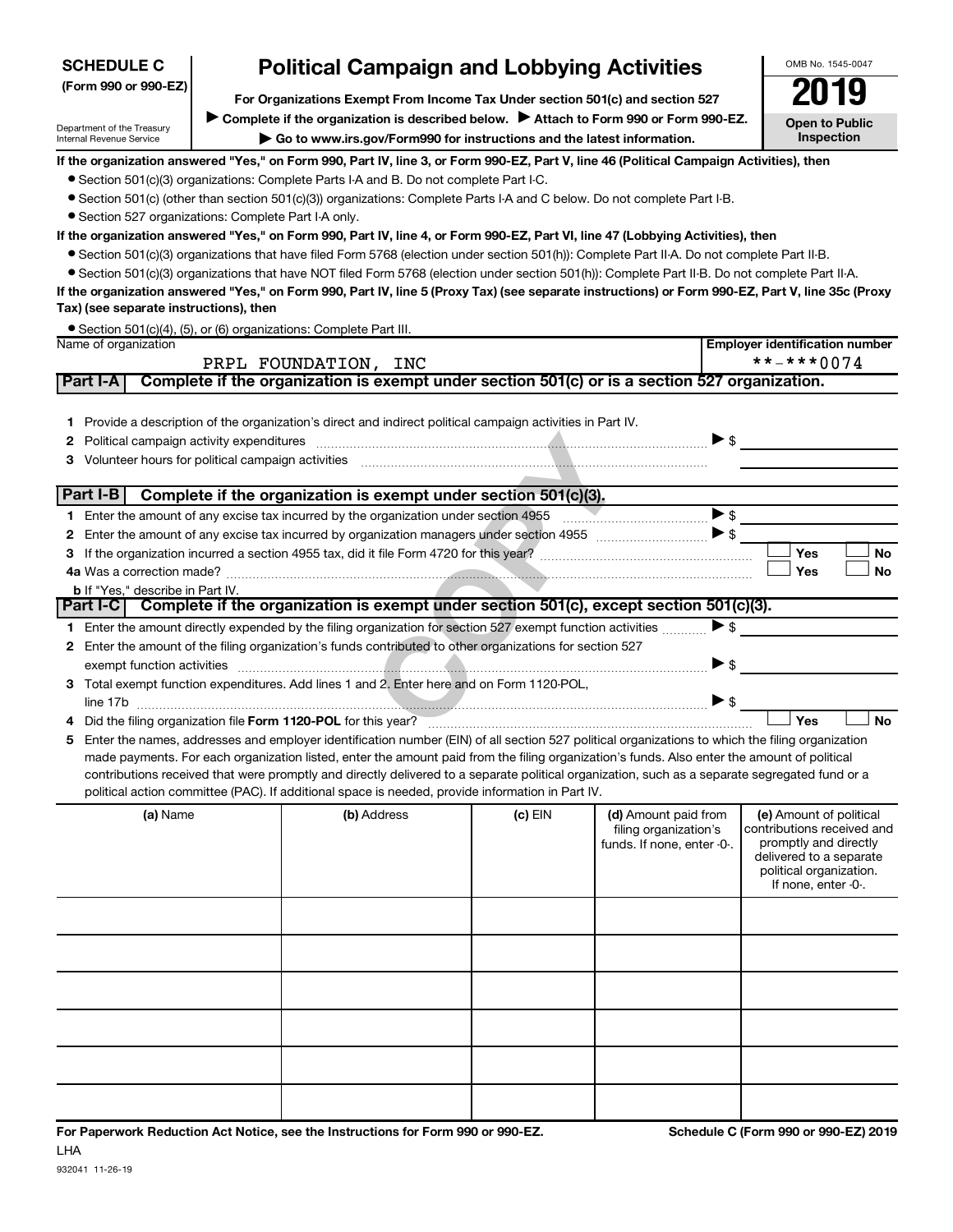| Schedule C (Form 990 or 990-EZ) 2019 PRPL FOUNDATION, INC                                                      |                                                                                                           |              |                                                                                  |                                                                                                                                   |                                        | **-***0074 Page 2              |  |  |
|----------------------------------------------------------------------------------------------------------------|-----------------------------------------------------------------------------------------------------------|--------------|----------------------------------------------------------------------------------|-----------------------------------------------------------------------------------------------------------------------------------|----------------------------------------|--------------------------------|--|--|
| Part II-A   Complete if the organization is exempt under section 501(c)(3) and filed Form 5768 (election under |                                                                                                           |              |                                                                                  |                                                                                                                                   |                                        |                                |  |  |
| section 501(h)).                                                                                               |                                                                                                           |              |                                                                                  |                                                                                                                                   |                                        |                                |  |  |
| A Check $\blacktriangleright \Box$                                                                             |                                                                                                           |              |                                                                                  | if the filing organization belongs to an affiliated group (and list in Part IV each affiliated group member's name, address, EIN, |                                        |                                |  |  |
| expenses, and share of excess lobbying expenditures).                                                          |                                                                                                           |              |                                                                                  |                                                                                                                                   |                                        |                                |  |  |
| <b>B</b> Check $\blacktriangleright$                                                                           |                                                                                                           |              | if the filing organization checked box A and "limited control" provisions apply. |                                                                                                                                   |                                        |                                |  |  |
|                                                                                                                | <b>Limits on Lobbying Expenditures</b>                                                                    |              | (The term "expenditures" means amounts paid or incurred.)                        |                                                                                                                                   | (a) Filing<br>organization's<br>totals | (b) Affiliated group<br>totals |  |  |
| 1a Total lobbying expenditures to influence public opinion (grassroots lobbying)                               |                                                                                                           |              |                                                                                  |                                                                                                                                   |                                        |                                |  |  |
|                                                                                                                | <b>b</b> Total lobbying expenditures to influence a legislative body (direct lobbying) <i>manumumumum</i> |              |                                                                                  |                                                                                                                                   |                                        |                                |  |  |
|                                                                                                                |                                                                                                           |              |                                                                                  |                                                                                                                                   |                                        |                                |  |  |
| d Other exempt purpose expenditures                                                                            |                                                                                                           |              |                                                                                  |                                                                                                                                   |                                        |                                |  |  |
|                                                                                                                |                                                                                                           |              |                                                                                  |                                                                                                                                   |                                        |                                |  |  |
| f Lobbying nontaxable amount. Enter the amount from the following table in both columns.                       |                                                                                                           |              |                                                                                  |                                                                                                                                   |                                        |                                |  |  |
| If the amount on line $1e$ , column $(a)$ or $(b)$ is:                                                         |                                                                                                           |              | The lobbying nontaxable amount is:                                               |                                                                                                                                   |                                        |                                |  |  |
| Not over \$500,000                                                                                             |                                                                                                           |              | 20% of the amount on line 1e.                                                    |                                                                                                                                   |                                        |                                |  |  |
| Over \$500,000 but not over \$1,000,000                                                                        |                                                                                                           |              | \$100,000 plus 15% of the excess over \$500,000.                                 |                                                                                                                                   |                                        |                                |  |  |
| Over \$1,000,000 but not over \$1,500,000                                                                      |                                                                                                           |              | \$175,000 plus 10% of the excess over \$1,000,000.                               |                                                                                                                                   |                                        |                                |  |  |
| Over \$1,500,000 but not over \$17,000,000                                                                     |                                                                                                           |              | \$225,000 plus 5% of the excess over \$1,500,000.                                |                                                                                                                                   |                                        |                                |  |  |
| Over \$17,000,000                                                                                              |                                                                                                           | \$1,000,000. |                                                                                  |                                                                                                                                   |                                        |                                |  |  |
|                                                                                                                |                                                                                                           |              |                                                                                  |                                                                                                                                   |                                        |                                |  |  |
| g Grassroots nontaxable amount (enter 25% of line 1f)                                                          |                                                                                                           |              |                                                                                  |                                                                                                                                   |                                        |                                |  |  |
| h Subtract line 1g from line 1a. If zero or less, enter -0-                                                    |                                                                                                           |              |                                                                                  |                                                                                                                                   |                                        |                                |  |  |
|                                                                                                                |                                                                                                           |              |                                                                                  |                                                                                                                                   |                                        |                                |  |  |
| If there is an amount other than zero on either line 1h or line 1i, did the organization file Form 4720<br>j.  |                                                                                                           |              |                                                                                  |                                                                                                                                   |                                        |                                |  |  |
| reporting section 4911 tax for this year?                                                                      |                                                                                                           |              |                                                                                  |                                                                                                                                   |                                        | Yes<br>No                      |  |  |
|                                                                                                                |                                                                                                           |              | 4-Year Averaging Period Under Section 501(h)                                     |                                                                                                                                   |                                        |                                |  |  |
| (Some organizations that made a section 501(h) election do not have to complete all of the five columns below. |                                                                                                           |              | See the separate instructions for lines 2a through 2f.)                          |                                                                                                                                   |                                        |                                |  |  |
|                                                                                                                |                                                                                                           |              | Lobbying Expenditures During 4-Year Averaging Period                             |                                                                                                                                   |                                        |                                |  |  |
|                                                                                                                |                                                                                                           |              |                                                                                  |                                                                                                                                   |                                        |                                |  |  |
| Calendar year<br>(or fiscal year beginning in)                                                                 | (a) 2016                                                                                                  |              | $(b)$ 2017                                                                       | $(c)$ 2018                                                                                                                        | $(d)$ 2019                             | (e) Total                      |  |  |
|                                                                                                                |                                                                                                           |              |                                                                                  |                                                                                                                                   |                                        |                                |  |  |
|                                                                                                                |                                                                                                           |              |                                                                                  |                                                                                                                                   |                                        |                                |  |  |
| 2a Lobbying nontaxable amount                                                                                  |                                                                                                           |              |                                                                                  |                                                                                                                                   |                                        |                                |  |  |
| <b>b</b> Lobbying ceiling amount                                                                               |                                                                                                           |              |                                                                                  |                                                                                                                                   |                                        |                                |  |  |
| (150% of line 2a, column(e))                                                                                   |                                                                                                           |              |                                                                                  |                                                                                                                                   |                                        |                                |  |  |
|                                                                                                                |                                                                                                           |              |                                                                                  |                                                                                                                                   |                                        |                                |  |  |
| c Total lobbying expenditures                                                                                  |                                                                                                           |              |                                                                                  |                                                                                                                                   |                                        |                                |  |  |
|                                                                                                                |                                                                                                           |              |                                                                                  |                                                                                                                                   |                                        |                                |  |  |
| d Grassroots nontaxable amount                                                                                 |                                                                                                           |              |                                                                                  |                                                                                                                                   |                                        |                                |  |  |
| e Grassroots ceiling amount                                                                                    |                                                                                                           |              |                                                                                  |                                                                                                                                   |                                        |                                |  |  |
| (150% of line 2d, column (e))                                                                                  |                                                                                                           |              |                                                                                  |                                                                                                                                   |                                        |                                |  |  |
|                                                                                                                |                                                                                                           |              |                                                                                  |                                                                                                                                   |                                        |                                |  |  |
| f Grassroots lobbying expenditures                                                                             |                                                                                                           |              |                                                                                  |                                                                                                                                   |                                        |                                |  |  |

**Schedule C (Form 990 or 990-EZ) 2019**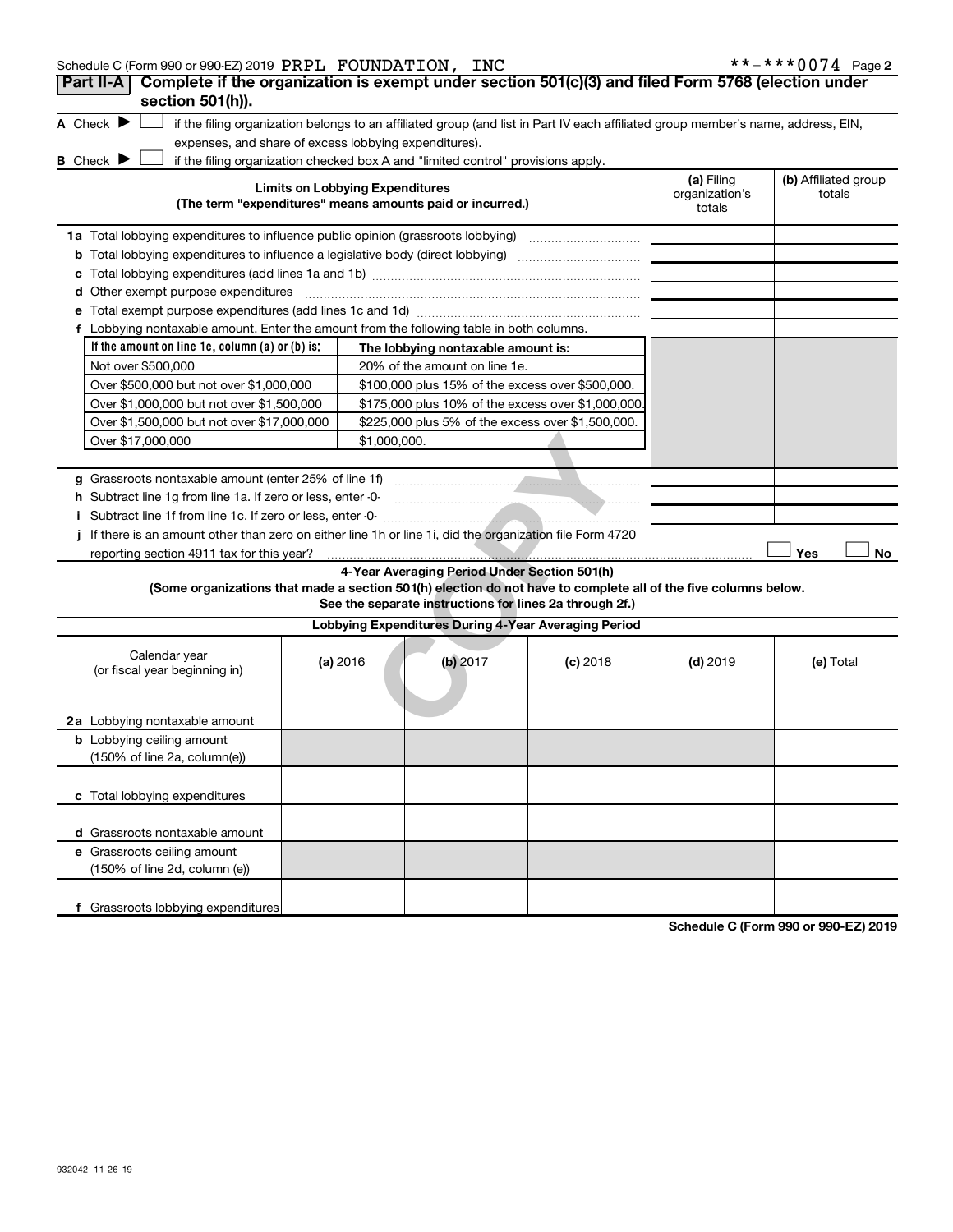#### Schedule C (Form 990 or 990-EZ) 2019  $\rm PRPL$   $\rm \, FOUNDATION$  ,  $\rm \, INC$   $\rm \, *$   $\rm \, *$   $\rm \, *$   $\rm \, *$   $\rm \, *$   $\rm \, *$   $\rm \, *$   $\rm \, *$   $\rm \, *$   $\rm \, *$   $\rm \, *$   $\rm \, *$   $\rm \, *$   $\rm \, *$   $\rm \, *$   $\rm \, *$   $\rm \, *$   $\rm \, *$   $\rm \, *$   $\rm \$

## **Part II-B Complete if the organization is exempt under section 501(c)(3) and has NOT filed Form 5768 (election under section 501(h)).**

| For each "Yes" response on lines 1a through 1i below, provide in Part IV a detailed description |                                                                                                                                                                                                                                                 | (a) |                | (b)                     |    |
|-------------------------------------------------------------------------------------------------|-------------------------------------------------------------------------------------------------------------------------------------------------------------------------------------------------------------------------------------------------|-----|----------------|-------------------------|----|
| of the lobbying activity.                                                                       |                                                                                                                                                                                                                                                 | Yes | No             | Amount                  |    |
| 1.                                                                                              | During the year, did the filing organization attempt to influence foreign, national, state, or<br>local legislation, including any attempt to influence public opinion on a legislative matter<br>or referendum, through the use of:            |     |                |                         |    |
|                                                                                                 | <b>b</b> Paid staff or management (include compensation in expenses reported on lines 1c through 1i)?                                                                                                                                           |     |                |                         |    |
|                                                                                                 |                                                                                                                                                                                                                                                 |     |                |                         |    |
|                                                                                                 |                                                                                                                                                                                                                                                 |     |                |                         |    |
|                                                                                                 |                                                                                                                                                                                                                                                 |     |                |                         |    |
|                                                                                                 | g Direct contact with legislators, their staffs, government officials, or a legislative body?                                                                                                                                                   |     |                |                         |    |
|                                                                                                 | h Rallies, demonstrations, seminars, conventions, speeches, lectures, or any similar means?                                                                                                                                                     |     |                |                         |    |
|                                                                                                 | <i>i</i> Other activities?                                                                                                                                                                                                                      |     |                |                         |    |
|                                                                                                 |                                                                                                                                                                                                                                                 |     |                |                         |    |
|                                                                                                 | 2a Did the activities in line 1 cause the organization to be not described in section 501(c)(3)?                                                                                                                                                |     |                |                         |    |
|                                                                                                 |                                                                                                                                                                                                                                                 |     |                |                         |    |
|                                                                                                 | c If "Yes," enter the amount of any tax incurred by organization managers under section 4912                                                                                                                                                    |     |                |                         |    |
|                                                                                                 | d If the filing organization incurred a section 4912 tax, did it file Form 4720 for this year?                                                                                                                                                  |     |                |                         |    |
|                                                                                                 | Complete if the organization is exempt under section 501(c)(4), section 501(c)(5), or section<br> Part III-A                                                                                                                                    |     |                |                         |    |
|                                                                                                 | $501(c)(6)$ .                                                                                                                                                                                                                                   |     |                |                         |    |
|                                                                                                 |                                                                                                                                                                                                                                                 |     |                | Yes                     | No |
| 1                                                                                               |                                                                                                                                                                                                                                                 |     | $\mathbf{1}$   | $\overline{\text{x}}$   |    |
| $\mathbf{2}$                                                                                    |                                                                                                                                                                                                                                                 |     | $\mathbf{2}$   | $\overline{\textbf{x}}$ |    |
| 3                                                                                               | Did the organization agree to carry over lobbying and political campaign activity expenditures from the prior year?                                                                                                                             |     | 3              |                         | х  |
|                                                                                                 | Complete if the organization is exempt under section 501(c)(4), section 501(c)(5), or section<br> Part III-B <br>501(c)(6) and if either (a) BOTH Part III-A, lines 1 and 2, are answered "No" OR (b) Part III-A, line 3, is<br>answered "Yes." |     |                |                         |    |
| 1                                                                                               | Dues, assessments and similar amounts from members \\\espirit \\espirit \\espirit \\espirit \\espirit \\espirit \\espirit \\espirit \\espirit \\espirit \\espirit \\espirit \\espirit \\espirit \\espirit \\espirit \\espirit                   |     | 1              |                         |    |
| 2                                                                                               | Section 162(e) nondeductible lobbying and political expenditures (do not include amounts of political                                                                                                                                           |     |                |                         |    |
|                                                                                                 | expenses for which the section 527(f) tax was paid).                                                                                                                                                                                            |     |                |                         |    |
|                                                                                                 |                                                                                                                                                                                                                                                 |     | 2a             |                         |    |
|                                                                                                 | <b>b</b> Carryover from last year manufactured and content to content the content of the content of the content of the content of the content of the content of the content of the content of the content of the content of the con             |     | 2 <sub>b</sub> |                         |    |
|                                                                                                 |                                                                                                                                                                                                                                                 |     | 2c             |                         |    |
| 3                                                                                               |                                                                                                                                                                                                                                                 |     | 3              |                         |    |
| 4                                                                                               | If notices were sent and the amount on line 2c exceeds the amount on line 3, what portion of the excess                                                                                                                                         |     |                |                         |    |
|                                                                                                 | does the organization agree to carryover to the reasonable estimate of nondeductible lobbying and political                                                                                                                                     |     |                |                         |    |
|                                                                                                 |                                                                                                                                                                                                                                                 |     | 4              |                         |    |
| 5                                                                                               |                                                                                                                                                                                                                                                 |     | 5              |                         |    |
|                                                                                                 | <b>Part IV</b><br><b>Supplemental Information</b>                                                                                                                                                                                               |     |                |                         |    |
|                                                                                                 | Provide the descriptions required for Part I-A, line 1; Part I-B, line 4; Part I-C, line 5; Part II-A (affiliated group list); Part II-A, lines 1 and 2 (see                                                                                    |     |                |                         |    |

instructions); and Part II-B, line 1. Also, complete this part for any additional information.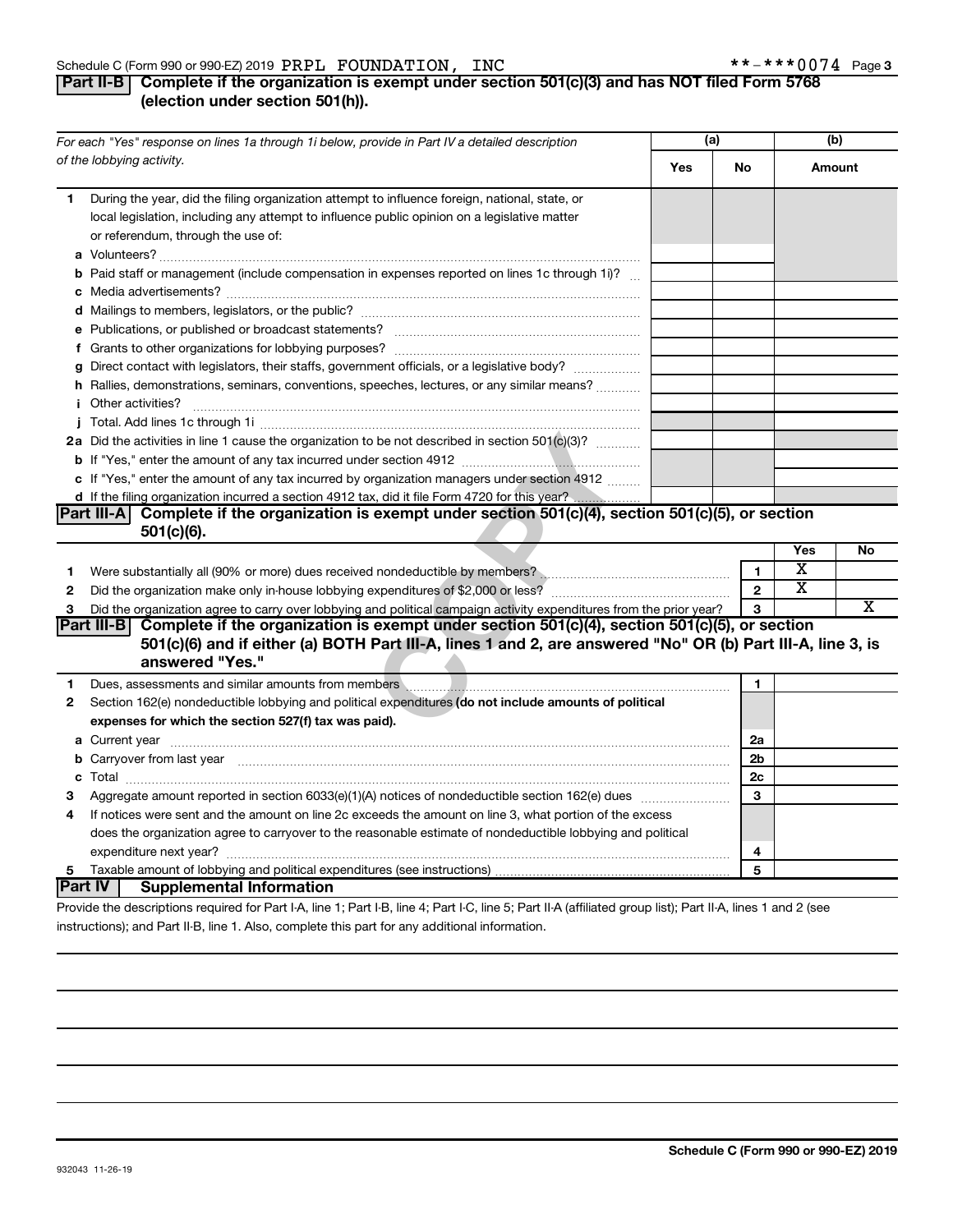**PRINCIPLE OF PORTABILITY,<br>DEPLOYED TO MANY DEVICES -<br>TABLE SOFTWARE (JITS, EMULA<br>EVELOPERS TO INNOVATE ON TH<br>N, ("FOUNDATION") IS AN OPE<br>IVE, ORGANIZATION. IT MAIN<br>RE - BUT IT IS OPEN TO ALL<br>TER-TO-DEVICE PORTABLE SOFT** OMB No. 1545-0047 Department of the Treasury Internal Revenue Service **Complete to provide information for responses to specific questions on Form 990 or 990-EZ or to provide any additional information. | Attach to Form 990 or 990-EZ. | Go to www.irs.gov/Form990 for the latest information. (Form 990 or 990-EZ) Open to Public Inspection Employer identification number**<br>\* \* - \* \* \* 0 0 7 4 Name of the organization **SCHEDULE O Supplemental Information to Form 990 or 990-EZ 2019** PRPL FOUNDATION, INC FORM 990, PART I, LINE 1, DESCRIPTION OF ORGANIZATION MISSION: SECURITY, VIRTUALIZATION AND SOFTWARE PORTABILITY. PRPL IS THE EMBODIMENT OF A VARIETY OF NEW AND EXISTING COMMUNITY OPEN SOURCE PROJECTS TO HELP ADDRESS THESE ISSUES. THE GOAL IS TO PUSH INOOVATION IN AREAS RANGING FROM BIG DATA, CLOUD COMPUTING AND ANALYTICS TO EMBEDDED DEVICES, INTERNET-OF-THINGS "IOT" HUBS AND RESIDENTIAL GATEWAYS. PRPL IS BEING CREATED ON THE PRINCIPLE OF PORTABILITY, ALLOWING FOR CODE TO BE WRITTEN ONCE, AND DEPLOYED TO MANY DEVICES - REGARDLESS OF ARCHITECTURE. BY PUSHING PORTABLE SOFTWARE (JITS, EMULATION, BINARY TRANSLATION), PRPL ENABLES DEVELOPERS TO INNOVATE ON THEIR CORE STRENGTHS.THE PRPL FOUNDATION, ("FOUNDATION") IS AN OPEN-SOURCE, COMMUNITY-DRIVEN, COLLABORATIVE, ORGANIZATION. IT MAINLY TARGETS AND SUPPORTS THE MIPS ARCHITECTURE - BUT IT IS OPEN TO ALL - WITH A FOCUS ON ENABLING NEXT-GEN DATACENTER-TO-DEVICE PORTABLE SOFTWARE AND VIRTUALIZED ARCHITECTURES.

FORM 990, PART III, LINE 1, DESCRIPTION OF ORGANIZATION MISSION: THE SECURITY AND INTEROPERABILITY OF EMBEDDED DEVICES FOR THE INTERNET OF THINGS (IOT) AND SMART SOCIETY OF THE FUTURE; AND (B) UNDERTAKE OTHER ACTIVITIES AS APPROPRIATE TO FURTHER THE PURPOSES AND ACHIEVE THE GOALS SET FORTH ABOVE.

LHA For Paperwork Reduction Act Notice, see the Instructions for Form 990 or 990-EZ. Schedule O (Form 990 or 990-EZ) (2019) HISTORICALLY, THE PRPL FOUNDATION DEVELOPED AROUND THE MIPS ECOSYSTEM; IT NOW HAS EVOLVED TO BE INSTRUCTION SET-NEUTRAL IN ITS APPROACH. THE MISSION OF THE FOUNDATION MAY ONLY BE AMENDED BY A UNANIMOUS VOTE OF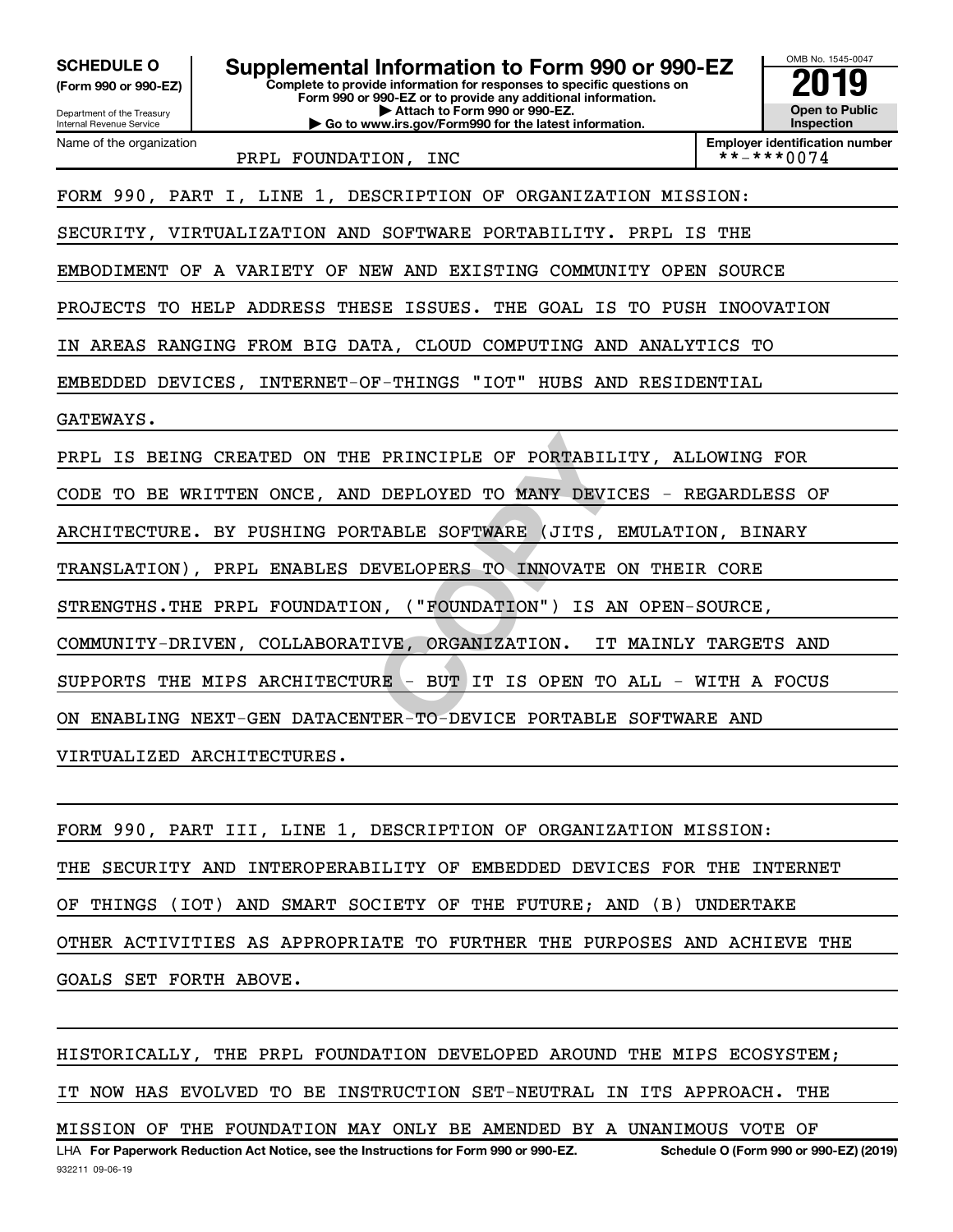Name of the organization

PRPL FOUNDATION, INC  $\begin{array}{ccc} & & \text{**--**+0074} \end{array}$ 

ALL OF PLATINUM DIRECTORS (AS DEFINED BELOW).

FORM 990, PART VI, SECTION A, LINE 3:

THE ORGANIZATION DELEGATES THE MAJORITY OF OPERATIONS DUTIES TO THE

MANAGEMENT COMPANY, VIRTUAL INC, INCLUDING BUT NOT LIMITED TO

ADMINISTRATION OF THE MAJORITY OF MEETINGS, ASSISTANCE WITH MEMBERSHIP

DUTIES AND ALL FINANCIAL DUTIES.

FORM 990, PART VI, SECTION A, LINE 6:

THE 6:<br>
<u>LY HAVE FOUR CLASSES OF MEM<br>
R MEMBERS, AND INDIVIDUAL/A<br>
HALL BE LIMITED TO EIGHT ME<br>
AND INDIVIDUAL/ACADEMIA ME<br>
... LINE 7A:<br>
SECTION 4.3, THE BOARD SHA</u> THE FOUNDATION SHALL INITIALLY HAVE FOUR CLASSES OF MEMBERSHIP: PLATINUM MEMBERS, GOLD MEMBERS, SILVER MEMBERS, AND INDIVIDUAL/ACADEMIA MEMBERS. THE NUMBER OF PLATINUM MEMBERS SHALL BE LIMITED TO EIGHT MEMBERS. THE NUMBER OF GOLD MEMBERS, SLIVER MEMBERS AND INDIVIDUAL/ACADEMIA MEMBERS ARE UNLIMITED.

FORM 990, PART VI, SECTION A, LINE 7A: SUBJECT TO THE PROVISIONS OF SECTION 4.3, THE BOARD SHALL ESTABLISH REASONABLE NOMINATION AND ELECTION PROCEDURES FOR THE DIRECTORS ELECTED BY ANY CLASS OF MEMBERS, GIVEN THE NATURE, SIZE, AND OPERATIONS OF THE FOUNDATION, INCLUDING A REASONABLE MEANS FOR MEMBERS OF APPROPRIATE CLASSES TO NOMINATE A PERSON FOR ELECTION AS A DIRECTOR, A REASONABLE OPPORTUNITY FOR A NOMINEE TO COMMUNICATE TO THE MEMBERS THE NOMINEE'S QUALIFICATIONS AND THE REASONS FOR THE NOMINEE'S CANDIDACY (IF REQUESTED BY SUCH NOMINEE), A REASONABLE OPPORTUNITY FOR ALL NOMINEES TO SOLICIT VOTES (IF REQUESTED BY ANY SUCH NOMINEE), AND A REASONABLE OPPORTUNITY FOR ALL MEMBERS ENTITLED TO VOTE THEREON TO CHOOSE AMONG THE NOMINEES.

#### FORM 990, PART VI, SECTION B, LINE 11B:

932212 09-06-19 **Schedule O (Form 990 or 990-EZ) (2019)** THE COMPLETED FORM 990 IS PROVIDED TO THE PRESIDENT TO APPROVE PRIOR TO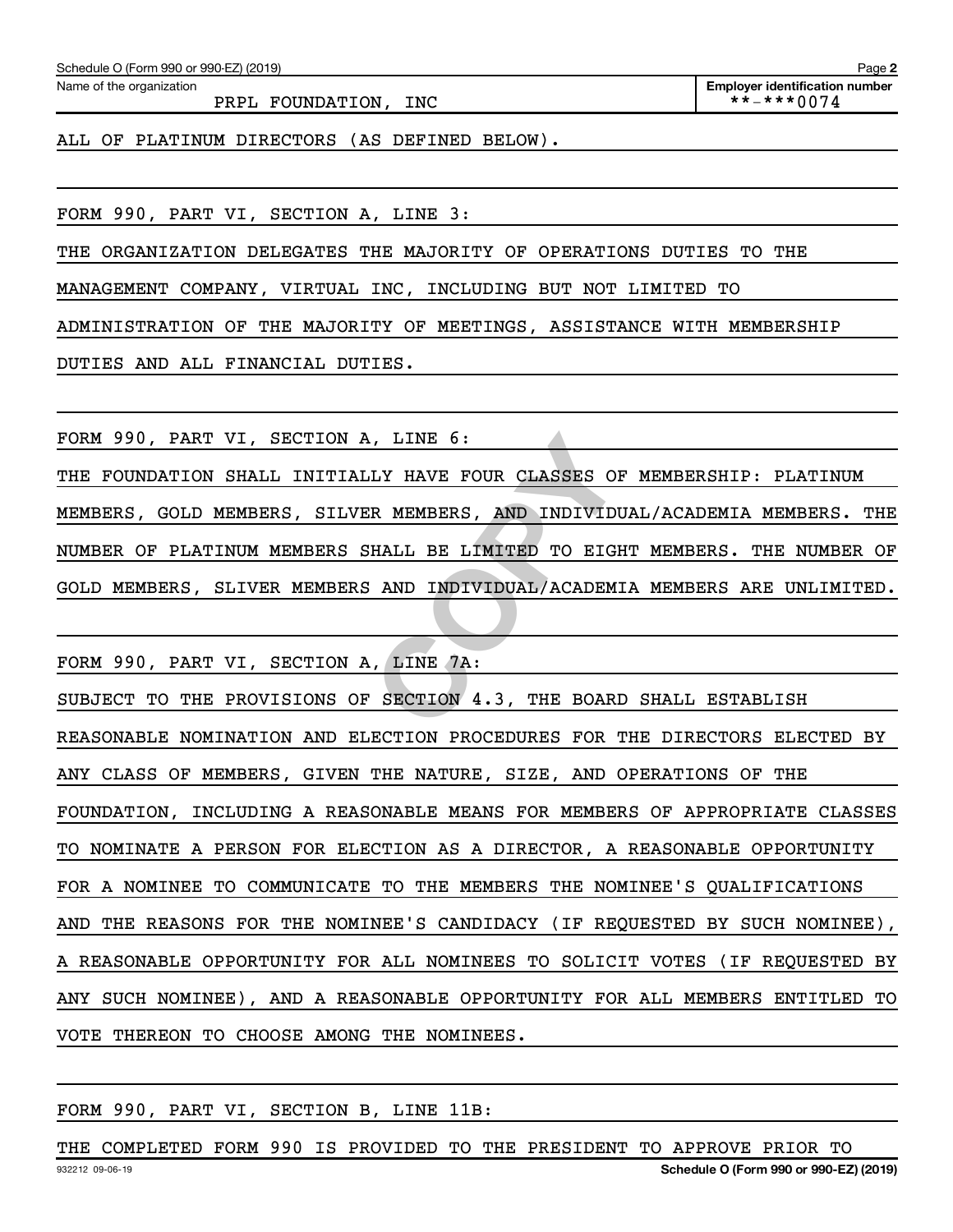| Schedule O (Form 990 or 990-EZ) (2019)                                    | Page 2                                                                            |
|---------------------------------------------------------------------------|-----------------------------------------------------------------------------------|
| Name of the organization<br>PRPL FOUNDATION, INC                          | <b>Employer identification number</b><br>$\star \star$ - $\star \star \star 0074$ |
| FILING.                                                                   |                                                                                   |
|                                                                           |                                                                                   |
| FORM 990, PART VI, SECTION B, LINE 15:                                    |                                                                                   |
| DIRECTORS SHALL NOT RECEIVE ANY STATED SALARY OR REIMBURSEMENTS FOR THEIR |                                                                                   |
| SERVICES AS DIRECTORS; PROVIDED THAT, BY RESOLUTION OF A MAJORITY OF THE  |                                                                                   |
| BOARD, THE FOUNDATION MAY REIMBURSE DIRECTORS FOR EXPENSES INCURRED WHILE |                                                                                   |
| ACTING ON BEHALF OF THE FOUNDATION AND/OR EXPENSES INCURRED IN ATTENDING  |                                                                                   |
| MEETINGS OF THE BOARD, IN SUCH AMOUNTS AS THE BOARD MAY DETERMINE TO BE   |                                                                                   |
| APPROPRIATE.                                                              |                                                                                   |
|                                                                           |                                                                                   |
| FORM 990, PART VI, SECTION C, LINE 19:                                    |                                                                                   |
| PRPL PUBLICLY SHARES THEIR TAX INFORMATION AND FINANCIAL STATEMENTS.      |                                                                                   |
|                                                                           |                                                                                   |
|                                                                           |                                                                                   |
|                                                                           |                                                                                   |
|                                                                           |                                                                                   |
|                                                                           |                                                                                   |
|                                                                           |                                                                                   |
|                                                                           |                                                                                   |
|                                                                           |                                                                                   |
|                                                                           |                                                                                   |
|                                                                           |                                                                                   |
|                                                                           |                                                                                   |
|                                                                           |                                                                                   |
|                                                                           |                                                                                   |
|                                                                           |                                                                                   |
|                                                                           |                                                                                   |
|                                                                           |                                                                                   |